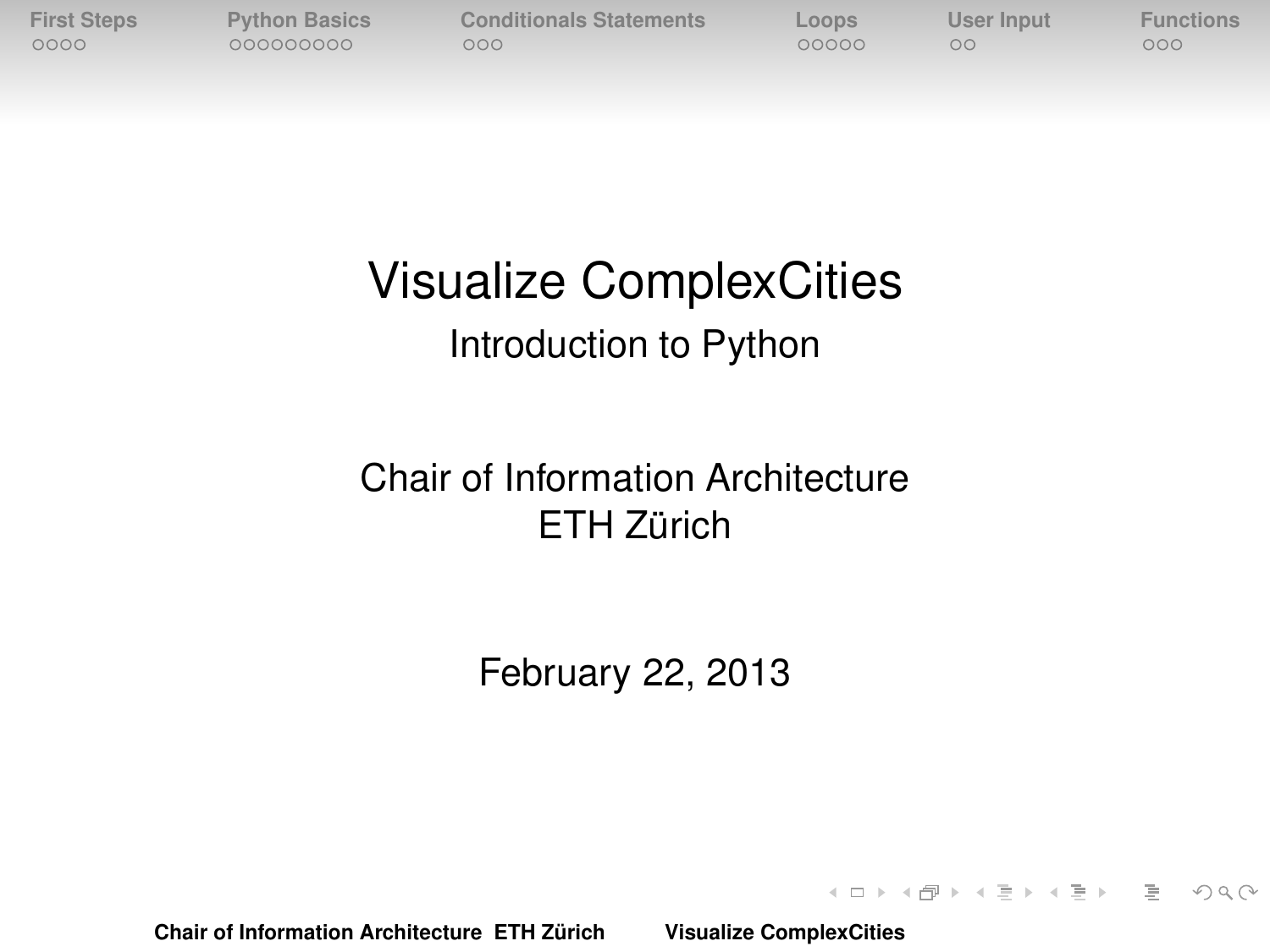| <b>First Steps</b> | <b>Python Basics</b> | <b>Conditionals Statements</b> | Loops | User Input | <b>Functions</b> |
|--------------------|----------------------|--------------------------------|-------|------------|------------------|
| 0000               | 000000000            | OOO.                           | nnnn  |            | 000              |

[First Steps](#page-2-0)

[Python Basics](#page-6-0)

[Conditionals Statements](#page-15-0)

[Loops](#page-18-0)

[User Input](#page-26-0)

[Functions](#page-28-0)

**Chair of Information Architecture ETH Zürich [Visualize ComplexCities](#page-0-0)** 

**KEIXK@ > KEIXKEIX E YOQO**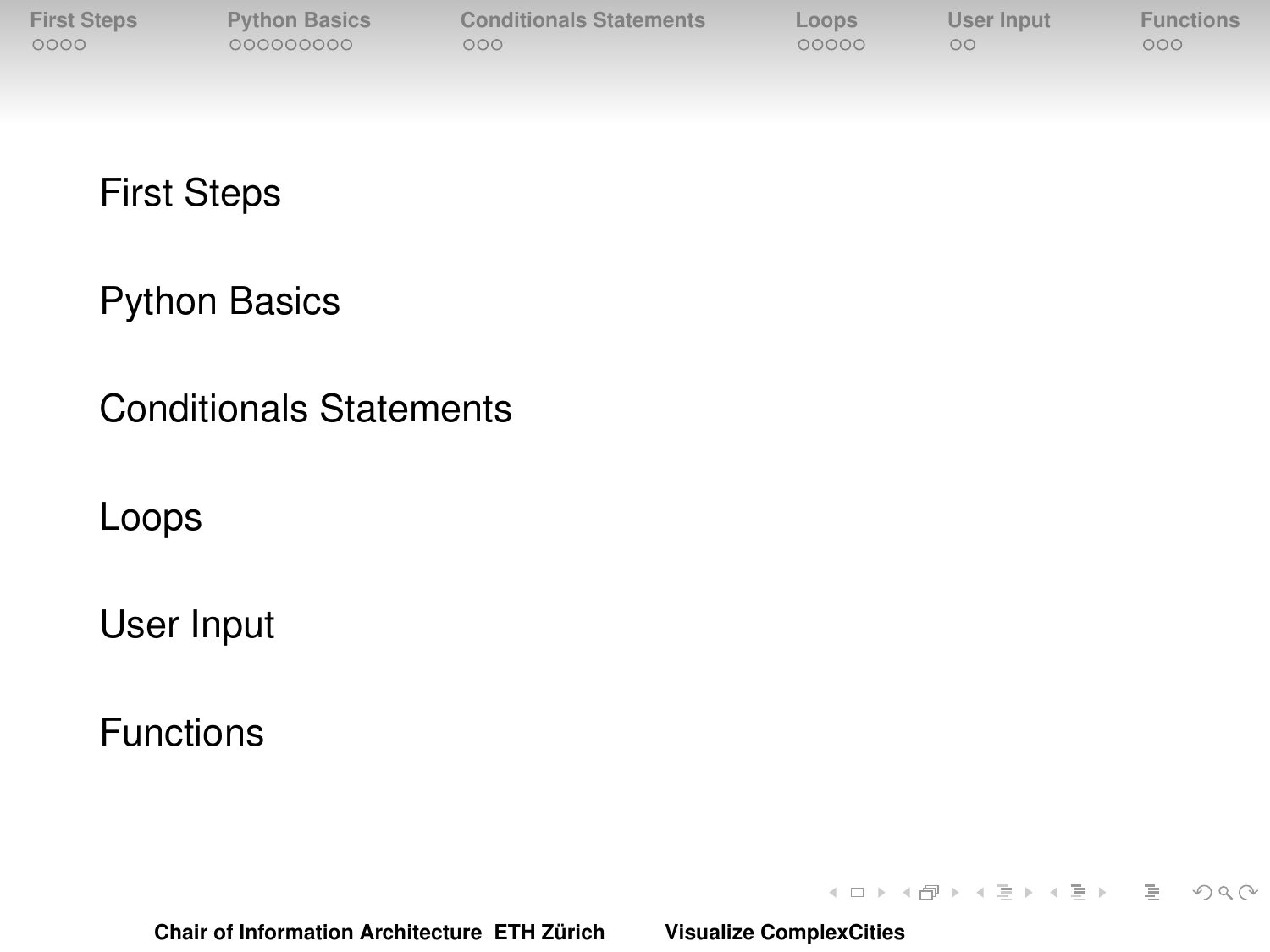| <b>First Steps</b> | <b>Python Basics</b> | <b>Conditionals Statements</b> | Loops | User Input | <b>Functions</b> |
|--------------------|----------------------|--------------------------------|-------|------------|------------------|
| $\bullet$ 000      | 000000000            | 000                            | 00000 | OO.        | 000              |
|                    |                      |                                |       |            |                  |

#### Programming?

Programming is the interaction between the programmer and the computer. The Computer evaluates the written code and executes the instructions.

**Chair of Information Architecture ETH Zürich [Visualize ComplexCities](#page-0-0)** 

<span id="page-2-0"></span>K ロ ▶ K (日 ) K (日 ) K (日 ) × (日 )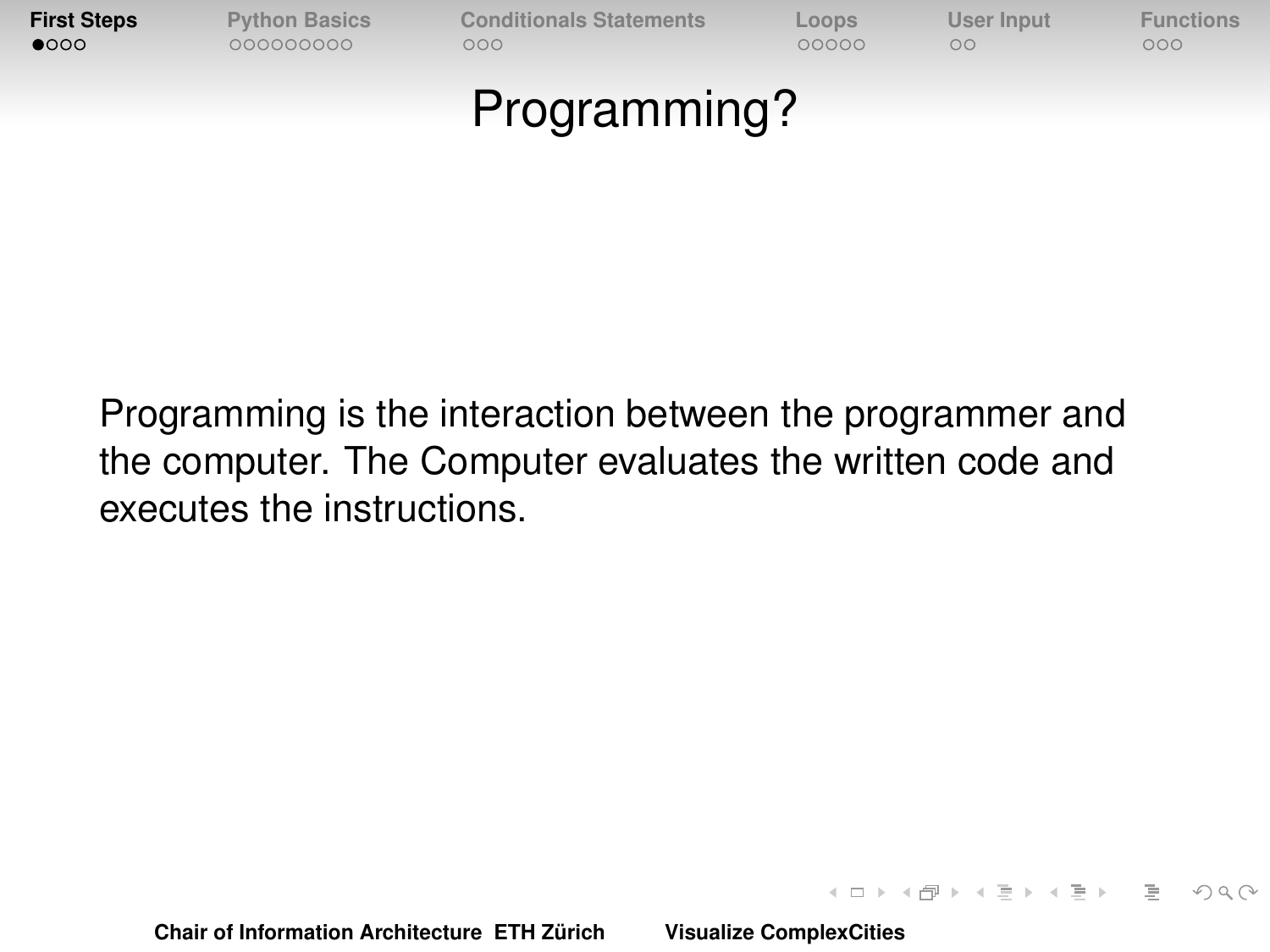**[First Steps](#page-2-0) [Python Basics](#page-6-0) [Conditionals Statements](#page-15-0) [Loops](#page-18-0) [User Input](#page-26-0) [Functions](#page-28-0)**

イロトイ団 トイミトイモト 一毛

 $OQ$ 

Python

- Interactive programming language.
- Script based programming possible.
- Object-oriented programming.
- Can be used to control Blender.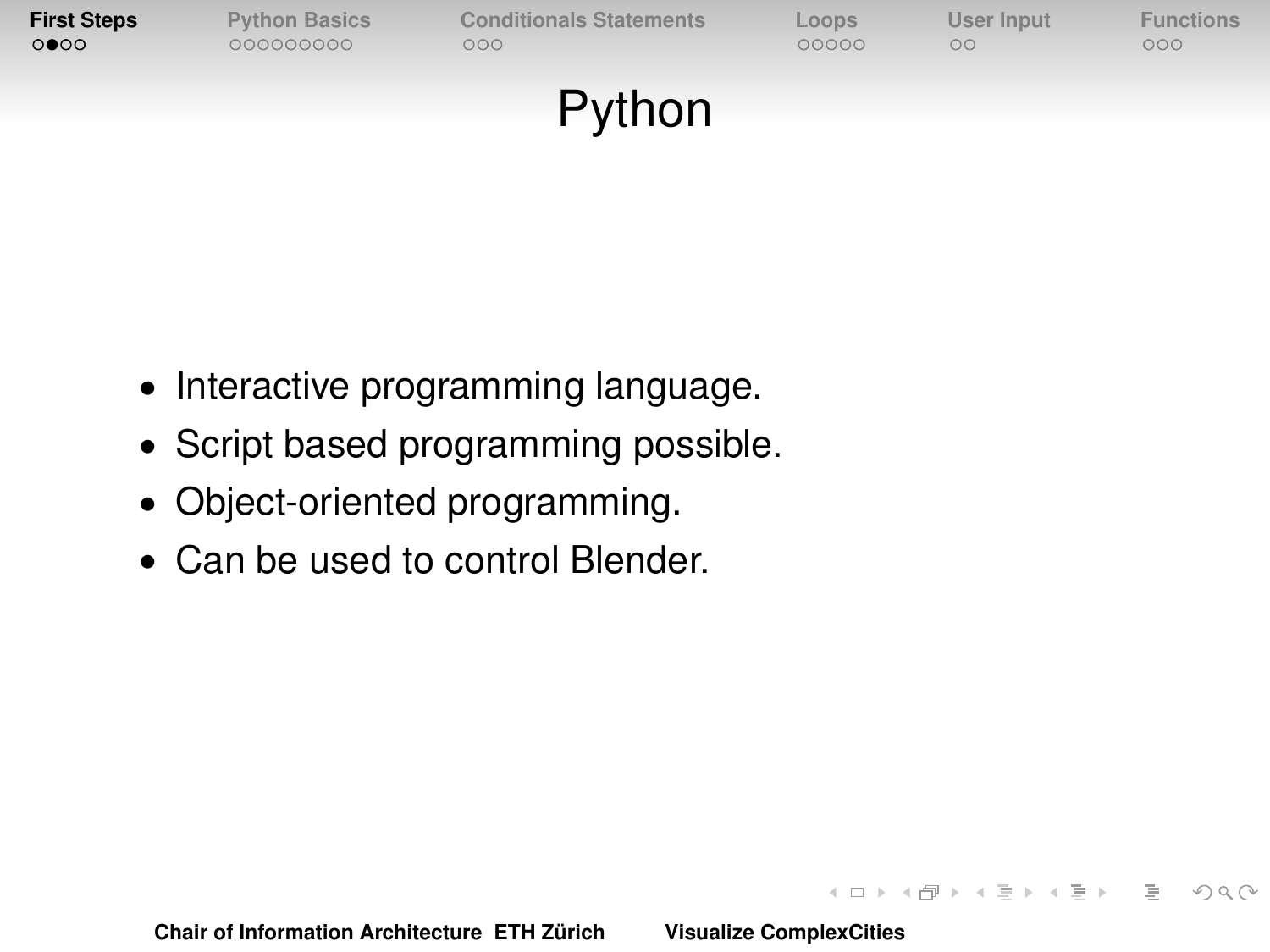| <b>First Steps</b> | <b>Python Basics</b> | <b>Conditionals Statements</b> | Loops | User Input | <b>Functions</b> |
|--------------------|----------------------|--------------------------------|-------|------------|------------------|
| 0000               | 000000000            | 000                            | nnnn  |            | 000              |

# Interactive Mode Programming: Hello world!

- 1. Open the Python console.
- 2. Type: print('Hello world!')
- 3. Hit Enter.
- 4. The console should print: *Hello world!*



イロト イ押ト イラト イラト・ラー

 $OQ$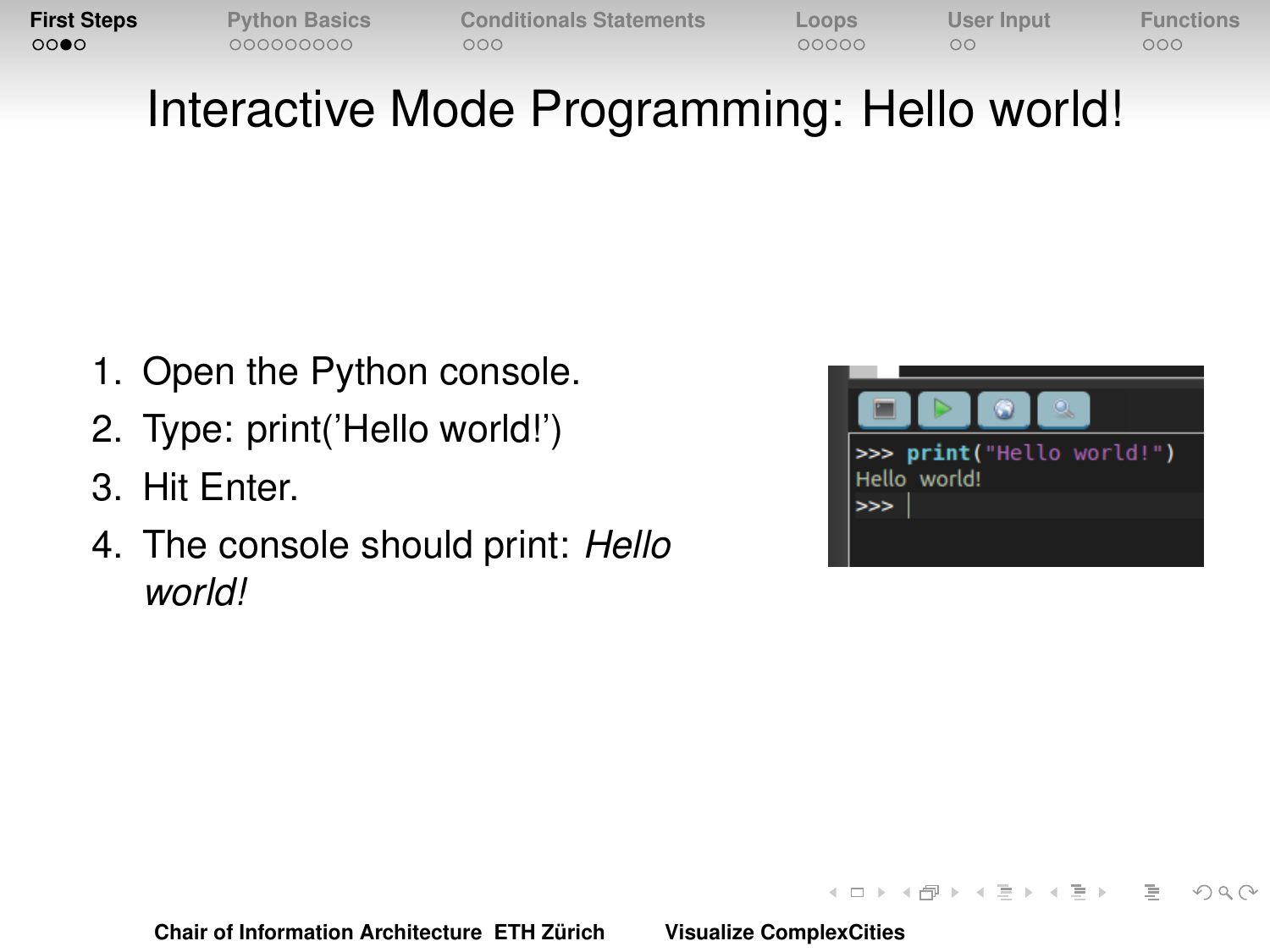| <b>First Steps</b> | <b>Python Basics</b> | <b>Conditionals Statements</b> | Loops | User Input | <b>Functions</b> |
|--------------------|----------------------|--------------------------------|-------|------------|------------------|
| 000                | 000000000            | ೦೦೦                            | 00000 |            | 000              |

# Script Based Programming: Hello world!

- 1. Open a new file.
- 2. Type: print('Hello world!')
- 3. Press the "Run File"-Button.
- 4. The output should be *Hello world!* and that it executed successfully.

| 冦 | Running: /home/dzuend/Desktop/test.py |
|---|---------------------------------------|
|   | Hello world!                          |
|   | <b>Execution Successful!</b>          |

 $\mathbf{A} \otimes \mathbf{A} \otimes \mathbf{A} \otimes \mathbf{A} \otimes \mathbf{A} \otimes \mathbf{A} \otimes \mathbf{A} \otimes \mathbf{A} \otimes \mathbf{A} \otimes \mathbf{A} \otimes \mathbf{A} \otimes \mathbf{A} \otimes \mathbf{A} \otimes \mathbf{A} \otimes \mathbf{A} \otimes \mathbf{A} \otimes \mathbf{A} \otimes \mathbf{A} \otimes \mathbf{A} \otimes \mathbf{A} \otimes \mathbf{A} \otimes \mathbf{A} \otimes \mathbf{A} \otimes \mathbf{A} \otimes \mathbf{$ 

 $OQ$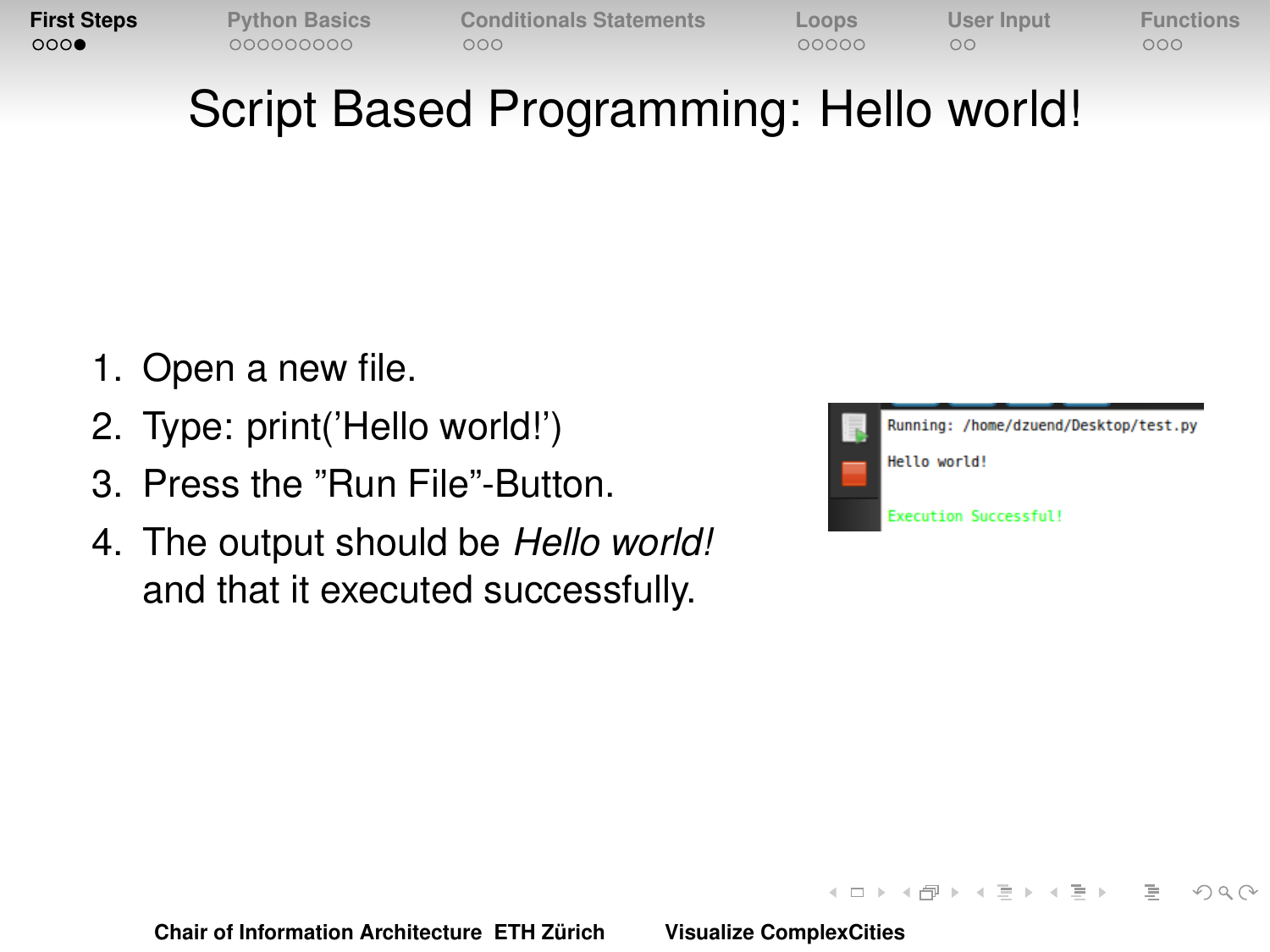

Variables are locations to store values. The thing on the left of " $=$ " is the variable and the thing on the right side of " $=$ " the value stored in the variable. For example:

```
bar = 23foo = "Hello world!"
ali = True
abcd = [1, 2, 3, 4, 5]
```
**Chair of Information Architecture ETH Zürich [Visualize ComplexCities](#page-0-0)** 

<span id="page-6-0"></span>K ロ > K (日) X (日) X (日) X (日) X (日)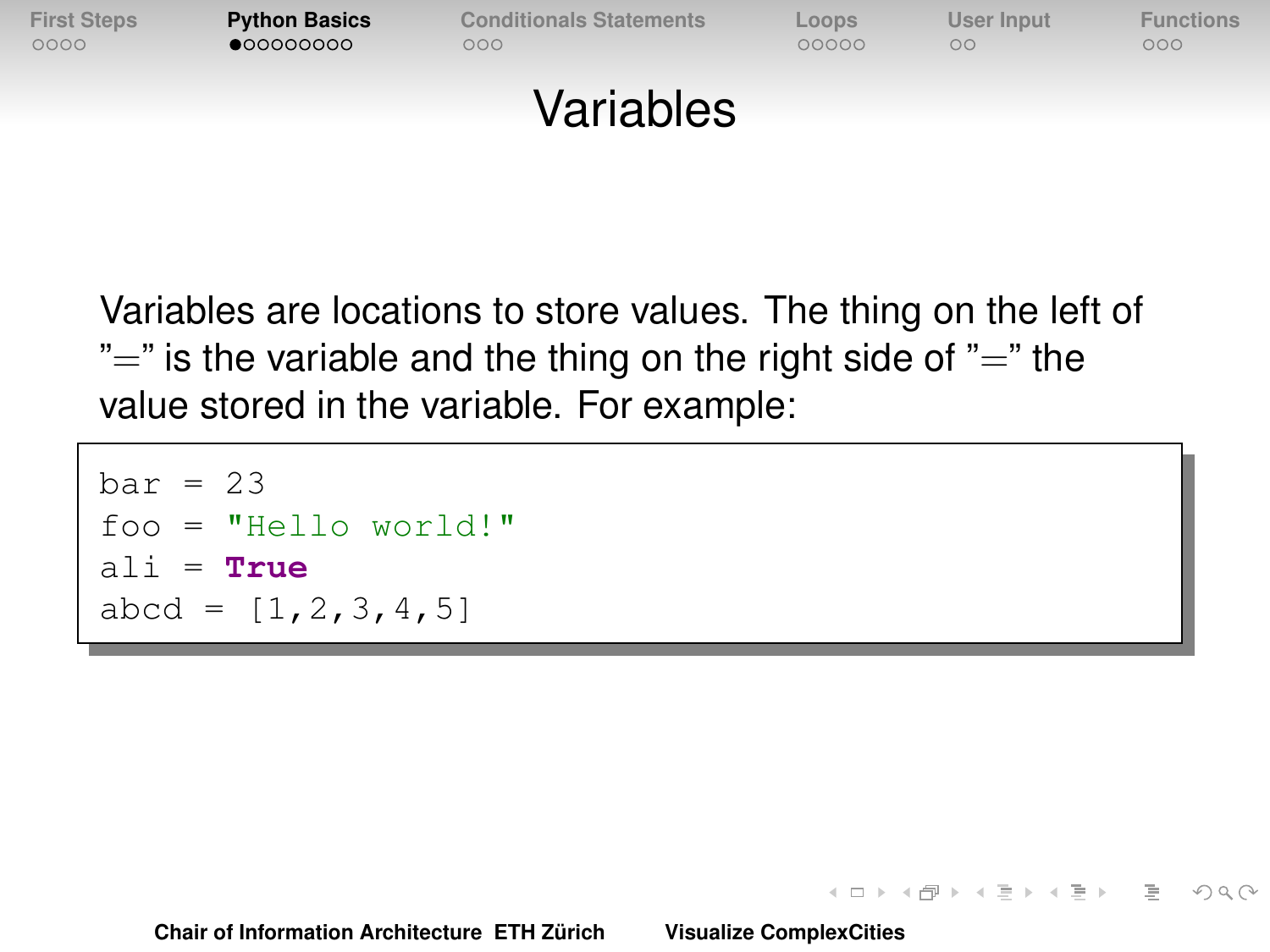

We saw three data types on the previous slide: an integer, a string and a list. There exist many different data types. The standard data types are:

- Boolean
- Number
- String
- List
- Tuple
- Dictionary

**Chair of Information Architecture ETH Zürich [Visualize ComplexCities](#page-0-0)** 

イロト イ母 トイミト イミト

 $\equiv$  $OQ$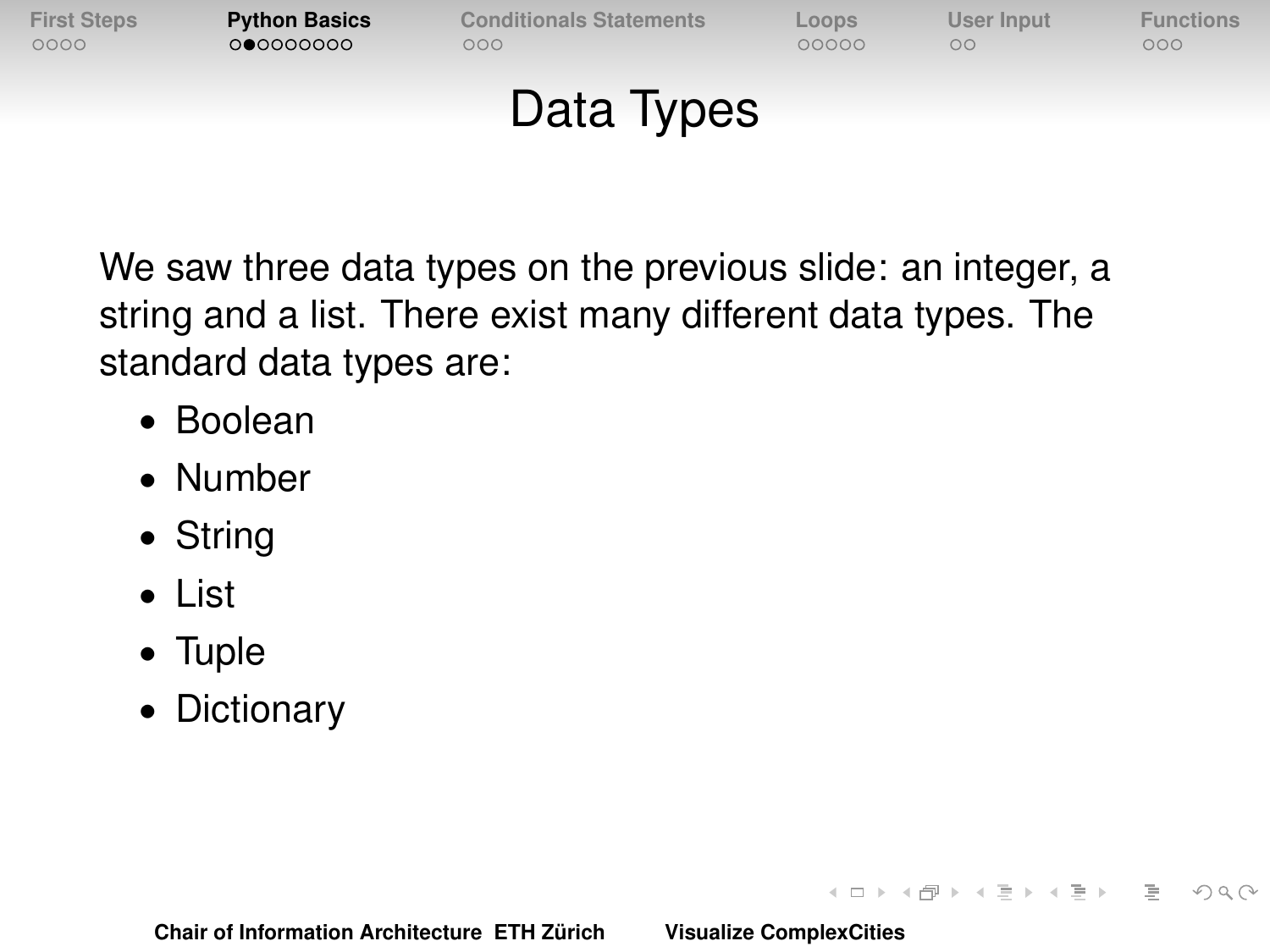| <b>First Steps</b> | <b>Python Basics</b> | <b>Conditionals Statements</b> | Loops | <b>User Input</b> | <b>Functions</b> |
|--------------------|----------------------|--------------------------------|-------|-------------------|------------------|
| 0000               | 000000000            | 000                            | 00000 | $\circ$           | 000              |
|                    |                      | <b>Boolean</b>                 |       |                   |                  |

• A boolean can only have one of two values, it is either true or false.

iAmTrue = **True** iAmFalse = **False**

• It is mostly used to store the results of comparisons.

```
a = 1b = 12foo = a == bbar = a < bali = a > b
```
**Chair of Information Architecture ETH Zürich [Visualize ComplexCities](#page-0-0)** 

KERKAR KERKER E YAN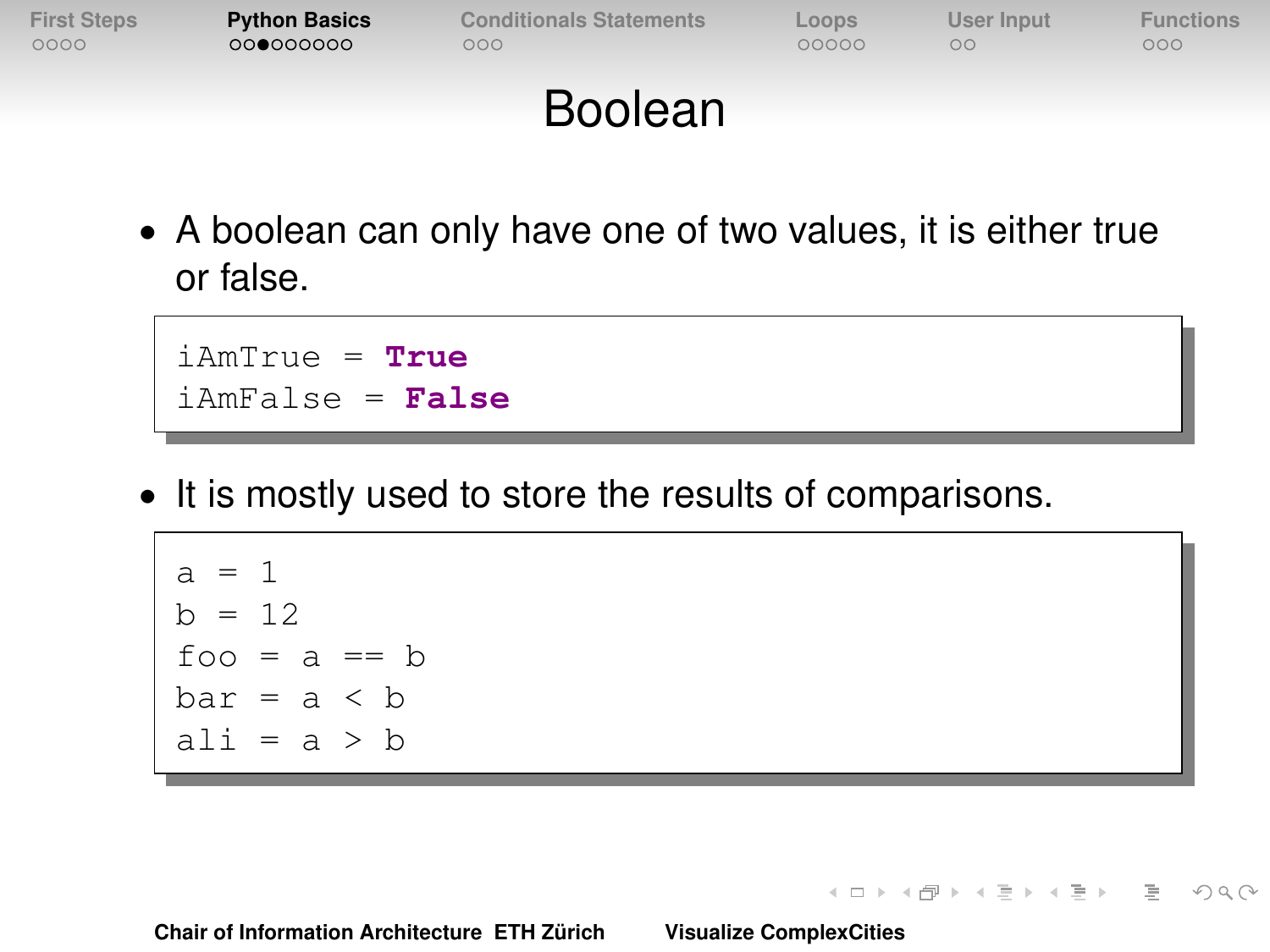

There are two main ways of storing numbers.

• Integer number: Whole number.

foo =  $42$ 

• Floating point number: Real number.

 $bar = 2.7182818$ 

**Chair of Information Architecture ETH Zürich [Visualize ComplexCities](#page-0-0)** 

イロト イ母 トイヨト イヨト 一ヨー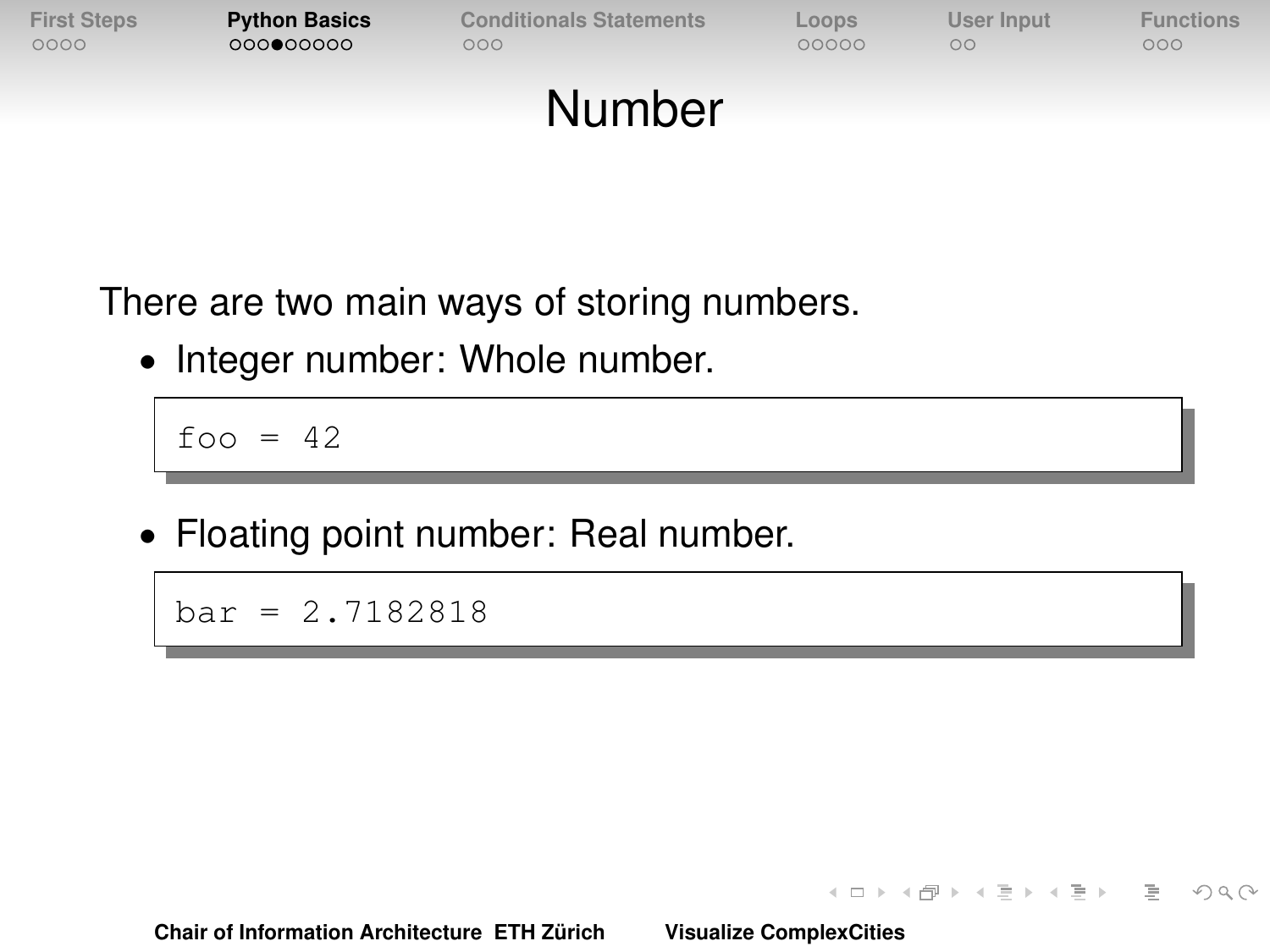

• A string is a sequence of characters.

```
foo = "Hello world!"
```
• The character sequence has to be between quotation marks, so that python knows what the string is.

イロト イ団 トイミト イヨト 一番…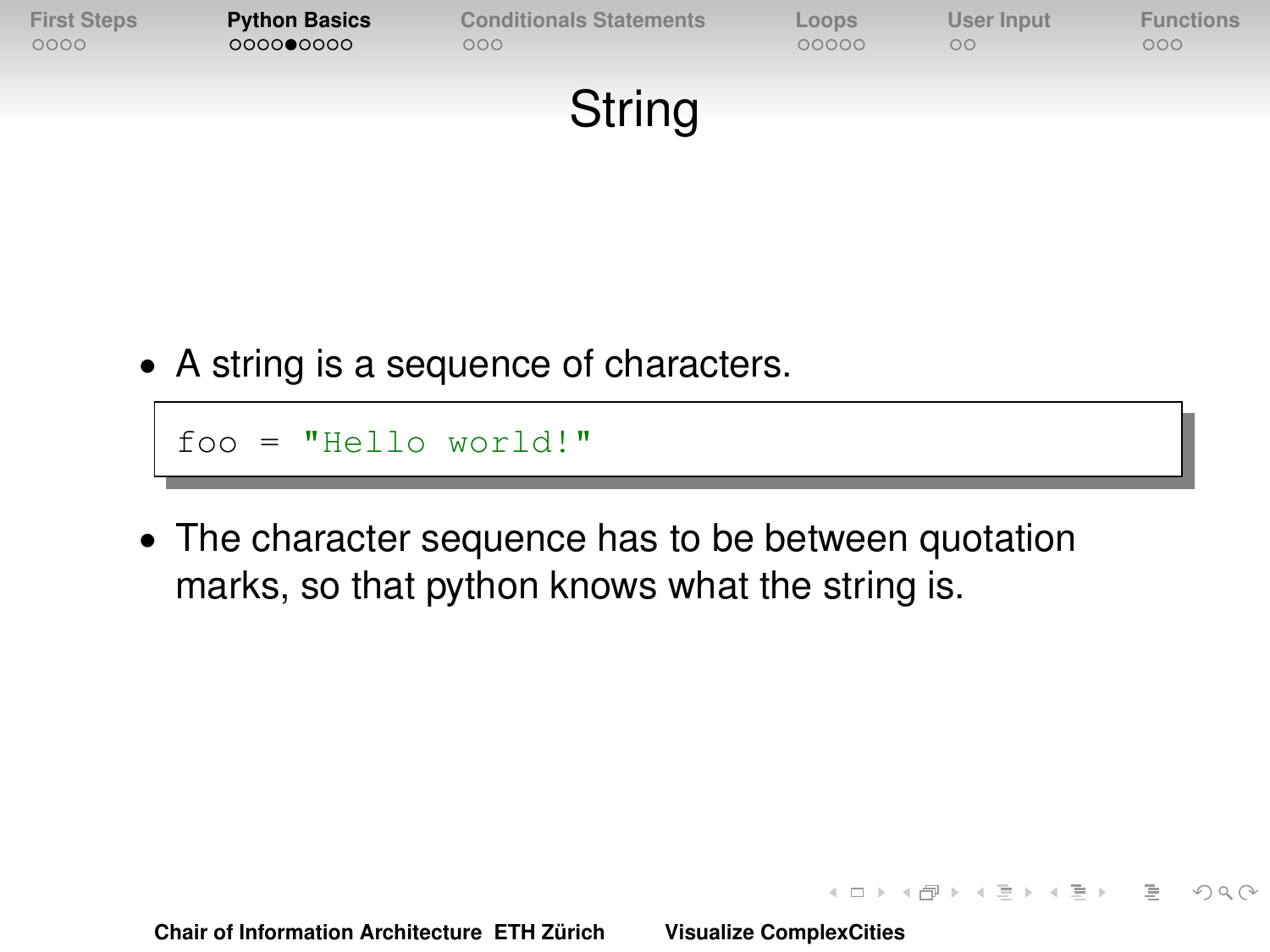

• A list is a sequence of values of any data type.

foo = [42, [1,2,3], "Hello world!", 23, 73]

• The elements in a list can be accessed with an index.

```
Store the value of the second element to bar.
bar = foo[1]
```
• **Attention:** The first element has index 0, the second 1, and so on!

イロト イ母 トイラト イラト・ラー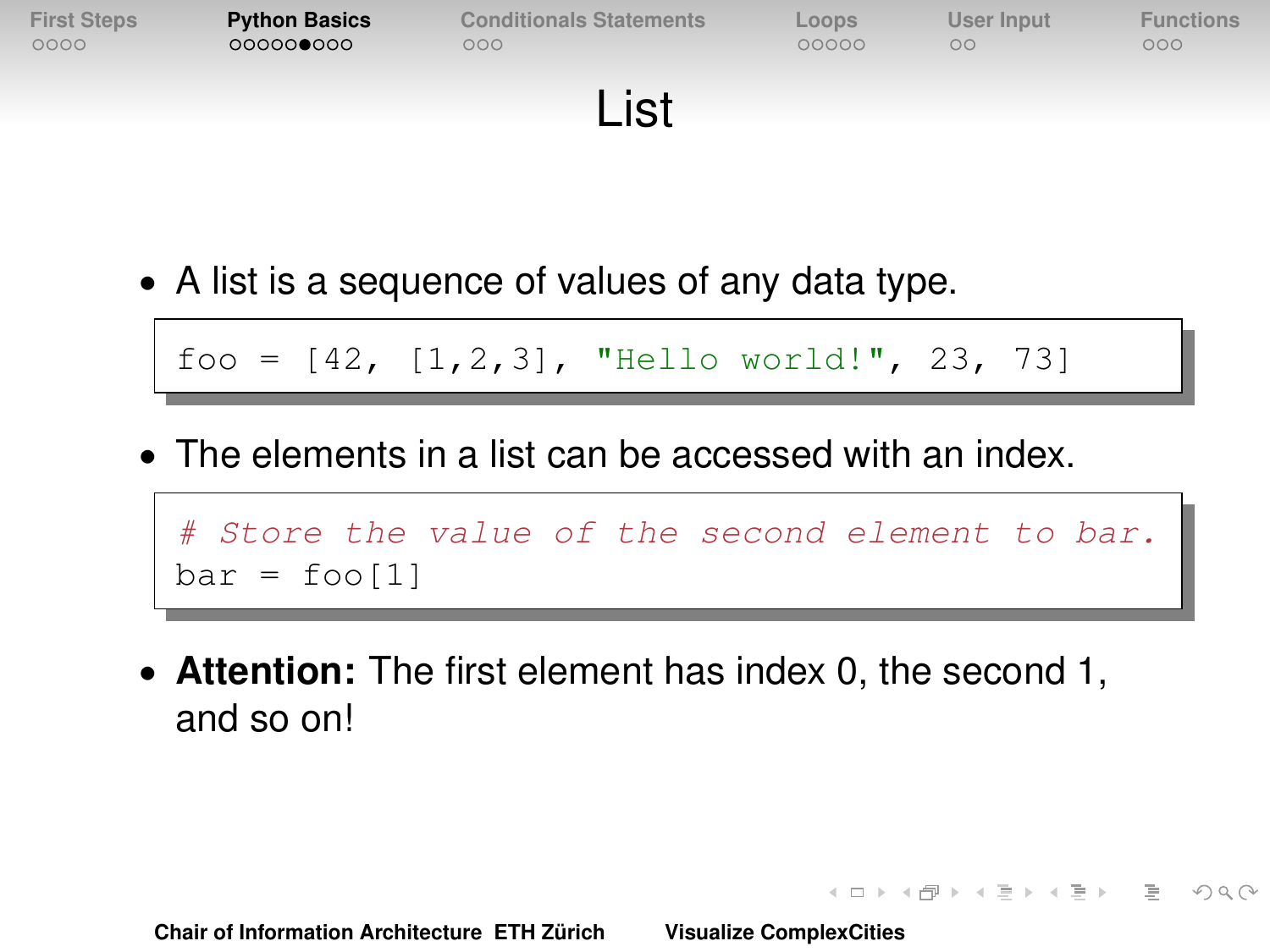| <b>First Steps</b> | <b>Python Basics</b> | <b>Conditionals Statements</b> | Loops | User Input                                      | Functions |
|--------------------|----------------------|--------------------------------|-------|-------------------------------------------------|-----------|
| 0000               | 000000000            | nnn                            | nnnn  | $\left( \begin{array}{c} 1 \end{array} \right)$ | 000       |
|                    |                      |                                |       |                                                 |           |

### List continued

• We can change the elements in a list.

```
Set the third element to 42.
foo[2] = 42
```
• We can also add new elements to the list.

```
# Append a string.
foo.append("The quick brown fox")
```
• To remove an element we remove the value of it.

```
# Remove the first appearance of 23
foo.remove(23)
```
**Chair of Information Architecture ETH Zürich [Visualize ComplexCities](#page-0-0)** 

K ロ ▶ K @ ▶ K ミ ▶ K ミ ▶ │ 글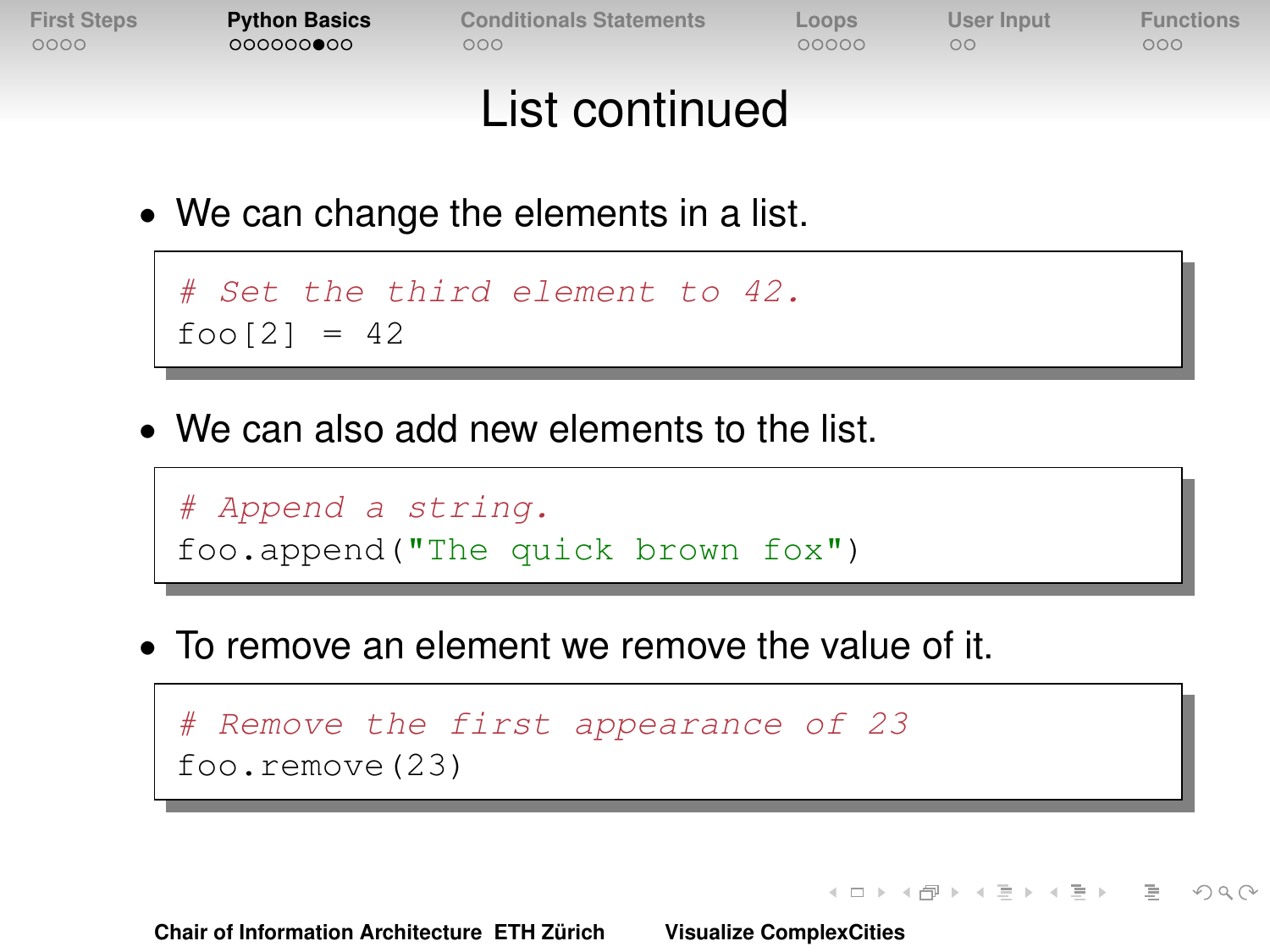

Similar to list but of fixed length. A tuple can not be changed after initialization.

foo =  $(42, [1,2,3],$  "Hello world!", 23, 73)

The only difference in initialization to a list is, tuples are enclosed within parentheses.

**Chair of Information Architecture ETH Zürich [Visualize ComplexCities](#page-0-0)** 

イロトイ団 トイミトイモト 一毛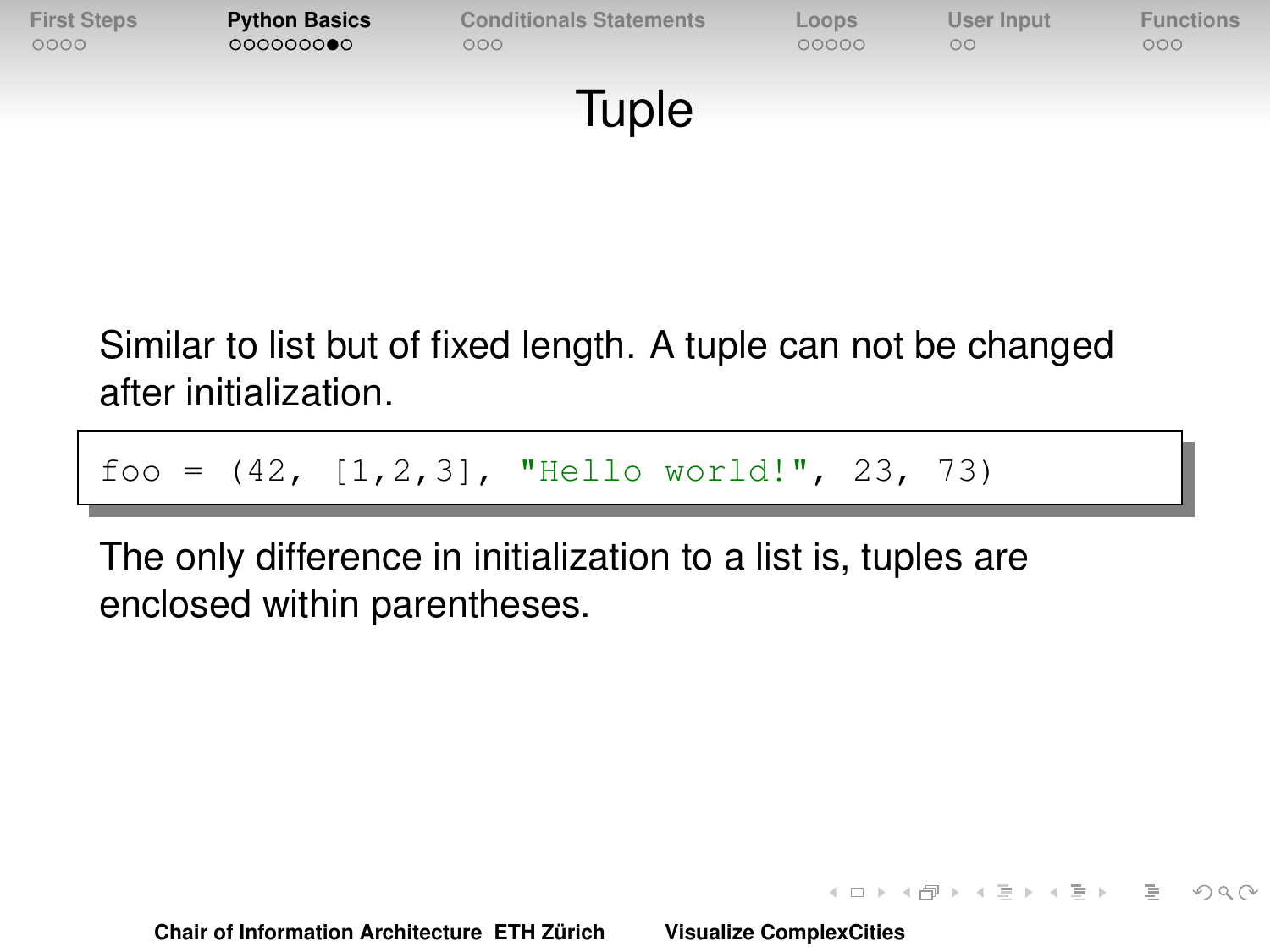

• A dictionary is a so called hash table. This means, that every element has a key, i.e. all elements are key-value pairs.

```
foo = {\lceil "answer": 42, "who": "brown for "box" }
```
• We can access the element by using their key.



**Chair of Information Architecture ETH Zürich [Visualize ComplexCities](#page-0-0)** 

イロト イ母 トイラト イラト・ラー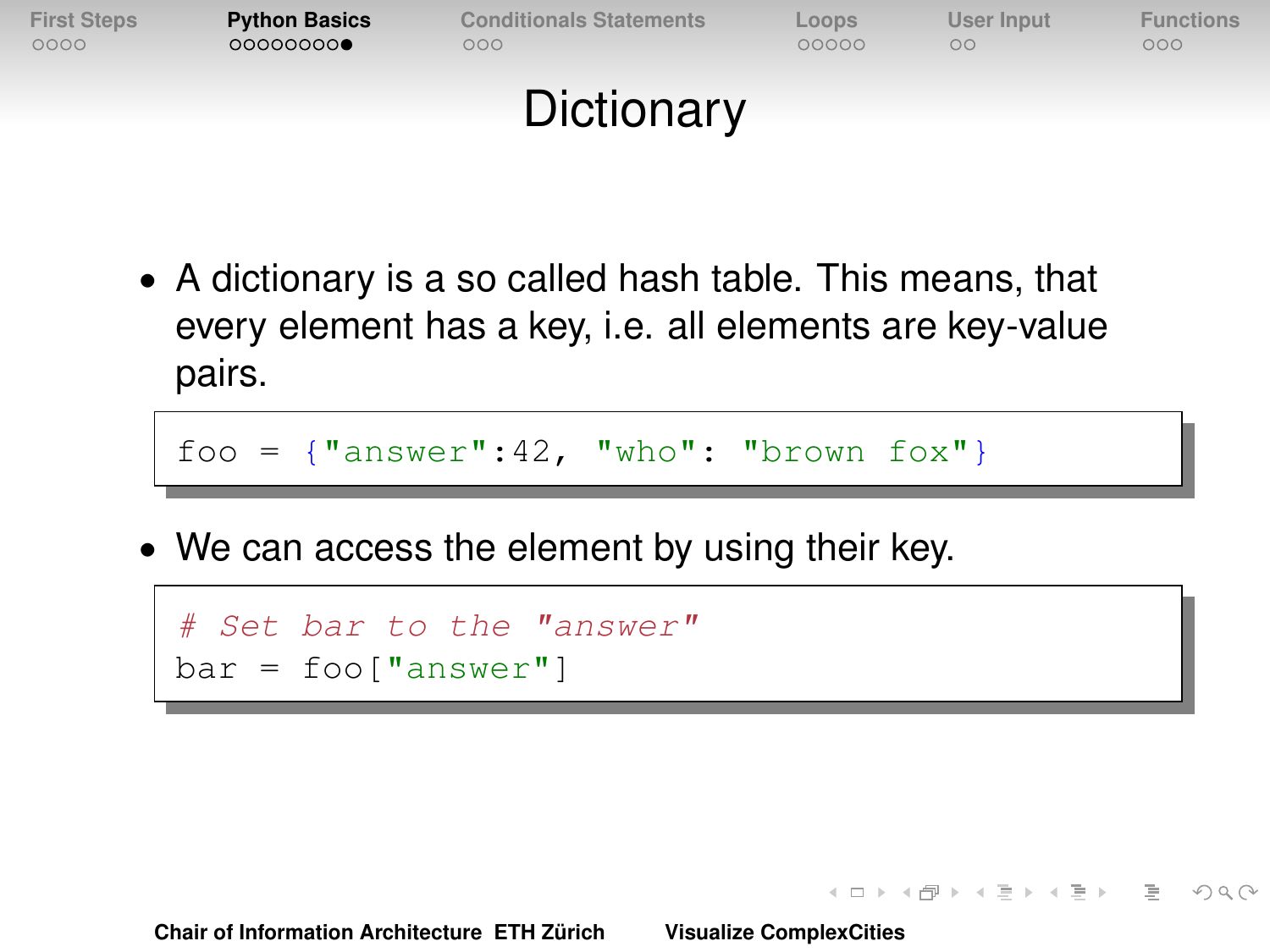| <b>First Steps</b> | <b>Python Basics</b> | <b>Conditionals Statements</b> | Loops | User Input | <b>Functions</b> |
|--------------------|----------------------|--------------------------------|-------|------------|------------------|
| 0000               | 000000000            | $\bullet$                      | nnnn  |            | 000              |

# Conditional Statements

A very important construct in programming are the *if* statements.

**if** condition: statement1 statement2 ...

Python executes only the parts within an if statement, if it is valid. If the condition is not met, it proceeds with the part after the *if* block.

<span id="page-15-0"></span> $\mathcal{A} \otimes \mathcal{A} \rightarrow \mathcal{A} \otimes \mathcal{B} \rightarrow \mathcal{A} \otimes \mathcal{B} \rightarrow \mathcal{A} \otimes \mathcal{B} \rightarrow \mathcal{A} \otimes \mathcal{B}$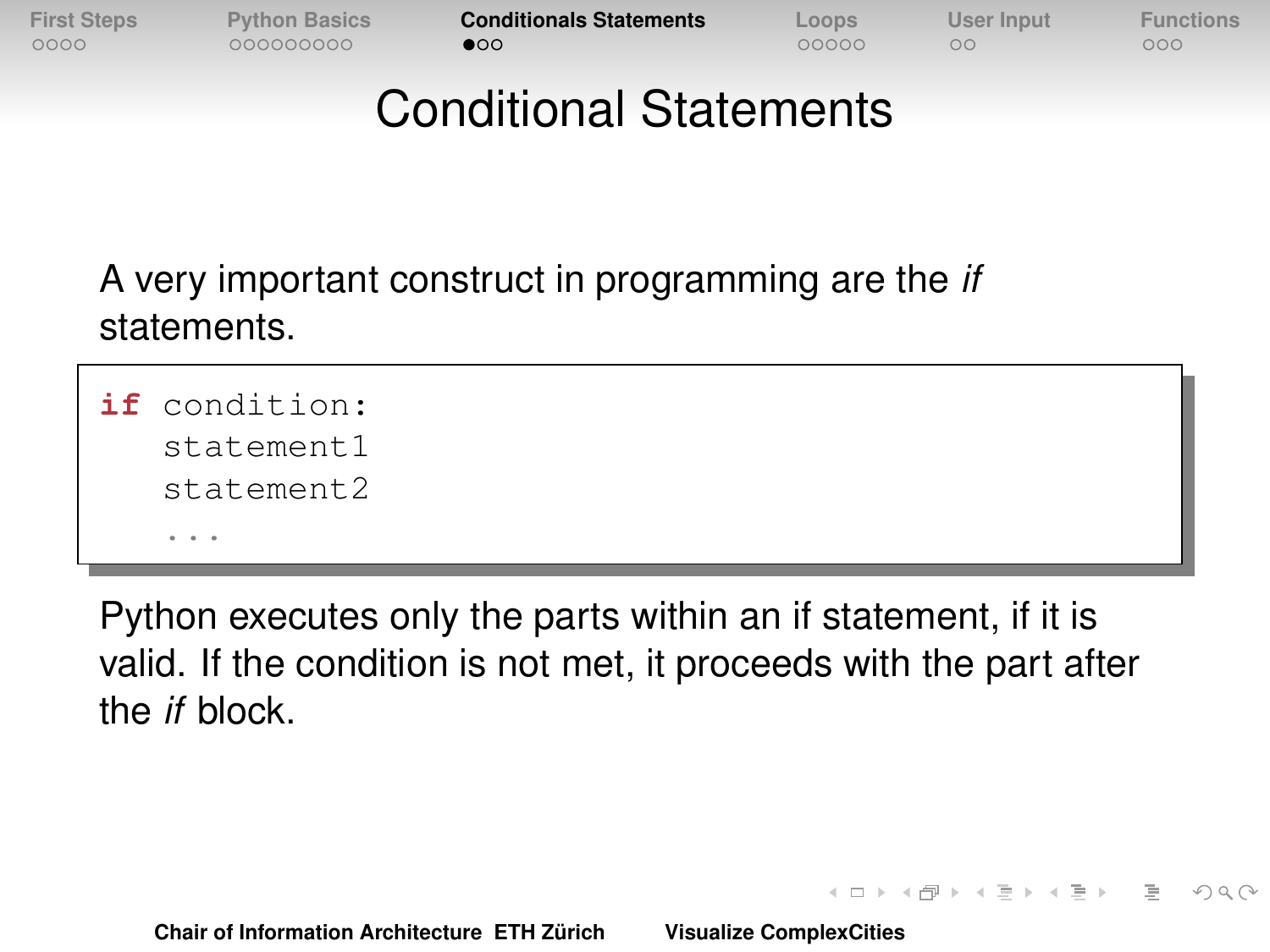

The elements of a block have to be intended. In the *if* clause below, the statements one and two belong to the block, N does not. What does this mean?

**if** condition: statement1 statement2

statementN

**Chair of Information Architecture ETH Zürich [Visualize ComplexCities](#page-0-0)** 

イロト イ母ト イヨト イヨト

 $OQ$  $\equiv$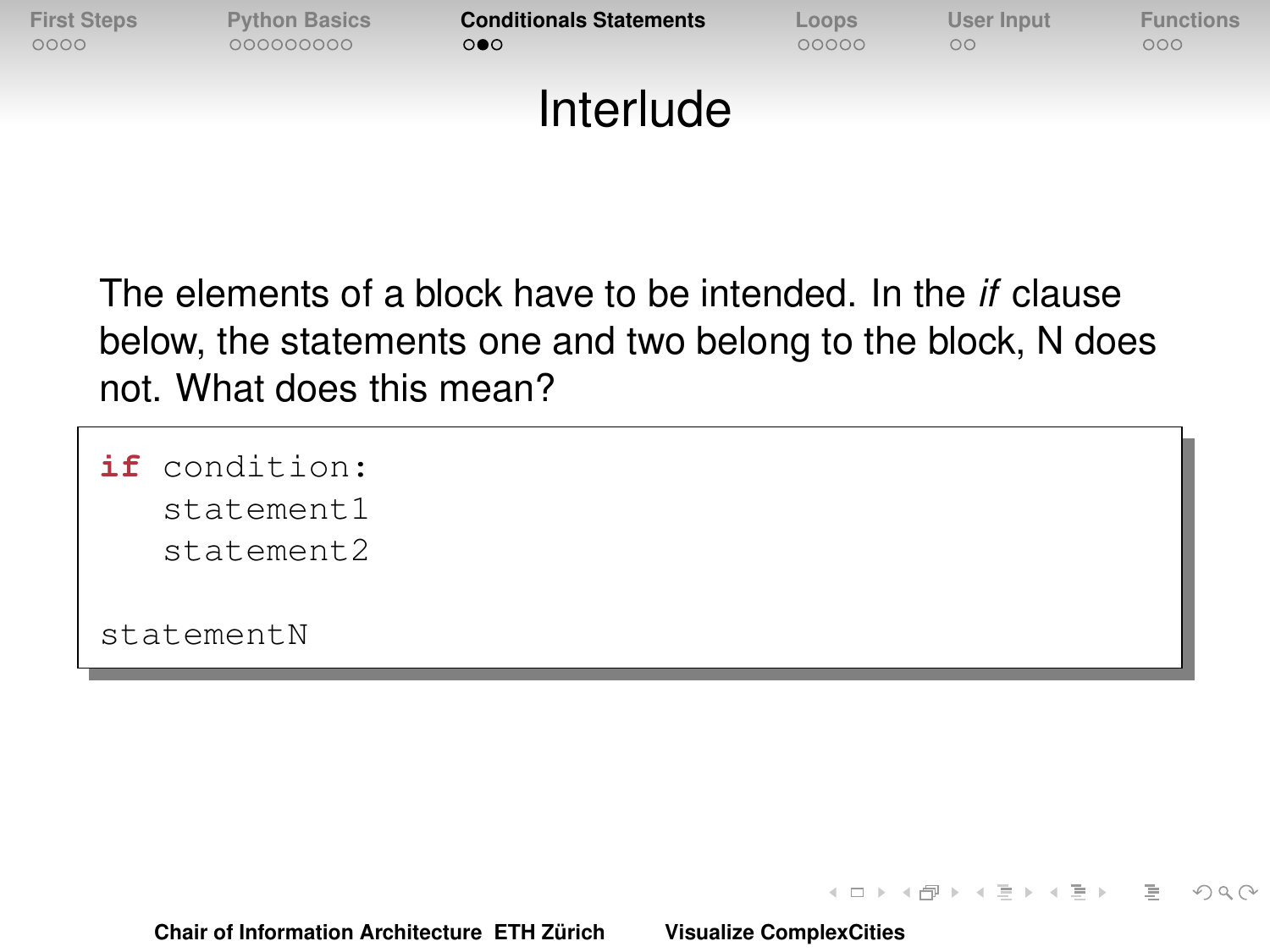| <b>First Steps</b> | <b>Python Basics</b> | <b>Conditionals Statements</b> | Loops | User Input | Functions |
|--------------------|----------------------|--------------------------------|-------|------------|-----------|
| ററററ               | 000000000            | $\circ\circ\bullet$            | nnnn  | OO.        | 000       |

# Conditional Statements ctd.

It is possible, to have alternative statements when the conditions do not hold.

| if condition: |  |
|---------------|--|
| statement1    |  |
|               |  |

**else**

statement2

```
if condition1:
   statement1
elif condition2:
   statement2
else
   statement3
```
K ロ ▶ K 레 ▶ K 코 ▶ K 코 ▶ - 프 → 9 Q Q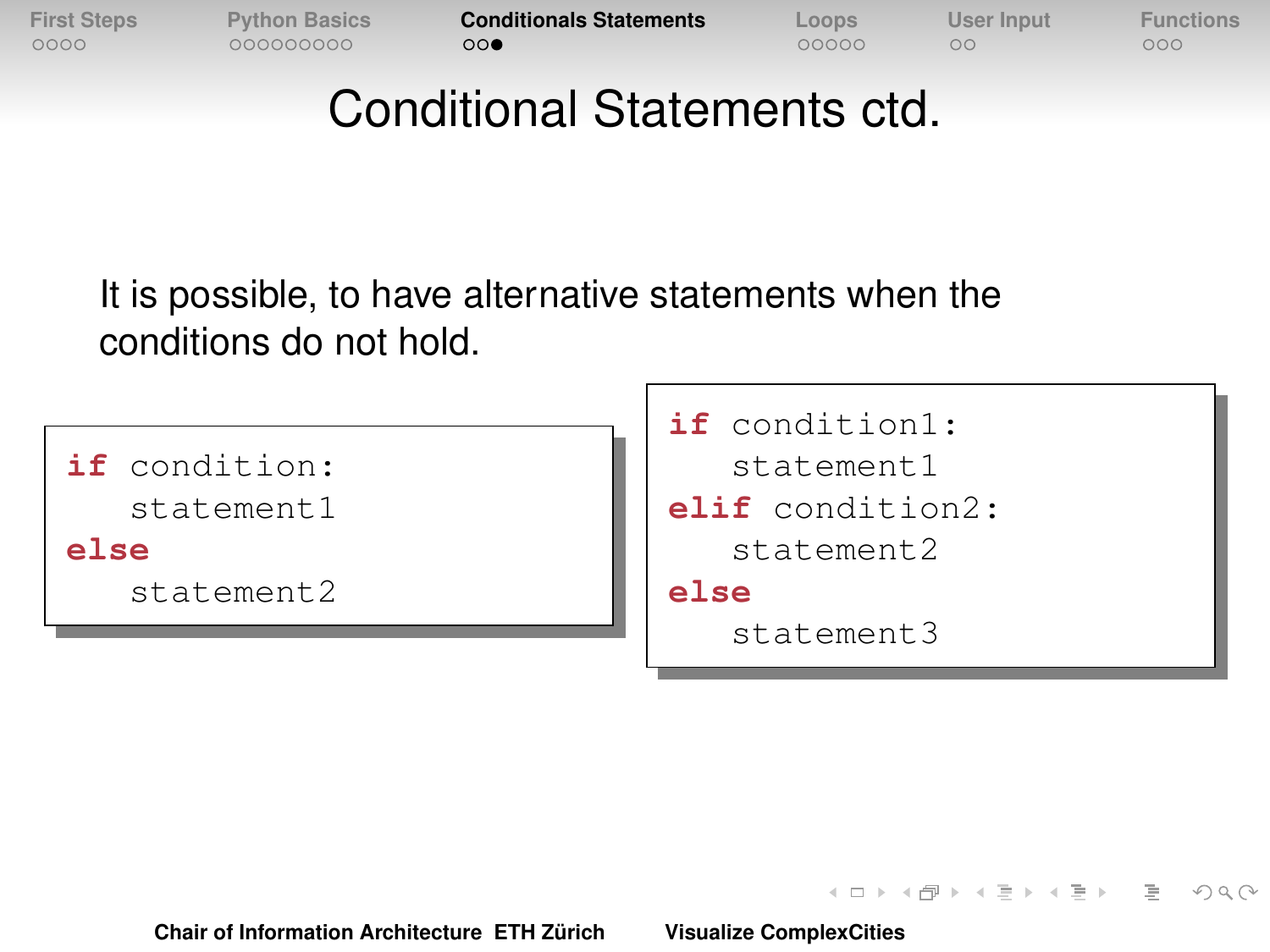

There are two major kinds of loops. The *while* loop and the *for* loop.

| while condition: |
|------------------|
| statementl       |
| statement2       |
|                  |

| for iterator in sequence: |
|---------------------------|
| statement1                |
| statement2                |
|                           |

イロト イ団 トイミト イモト 一毛…

<span id="page-18-0"></span> $OQ$ 

What is the difference between them?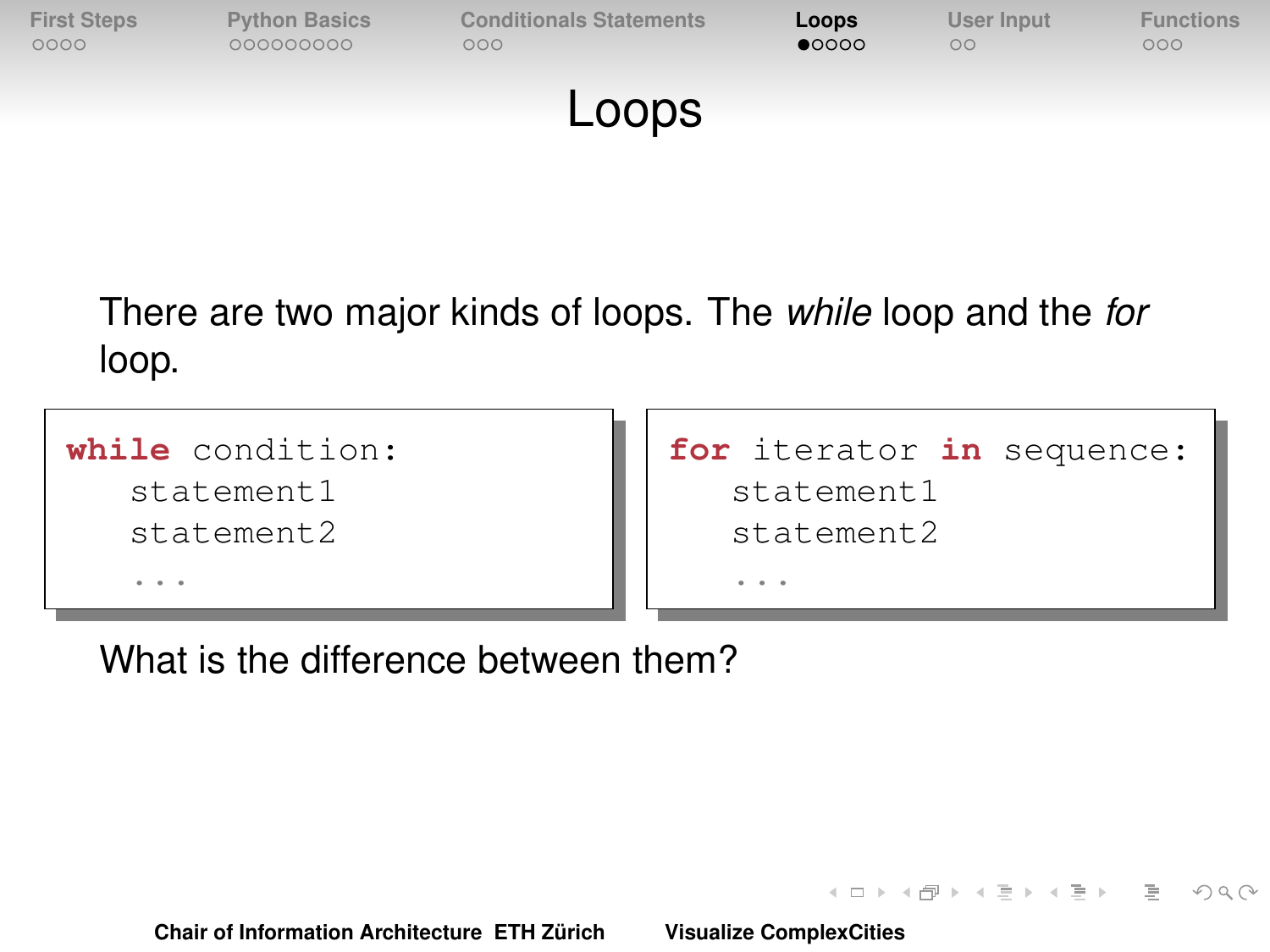| <b>First Steps</b> | <b>Python Basics</b> | <b>Conditionals Statements</b> | Loops | User Input | <b>Functions</b> |
|--------------------|----------------------|--------------------------------|-------|------------|------------------|
| 0000               | 000000000            | COO                            | റ∙റററ |            | 000              |

## *while* Loop

This loops as long as the condition holds. What does the following do?

| $a = 1$<br>while $a < 128$ : |  |
|------------------------------|--|
| $a = a + a$<br>print(a)      |  |

**Chair of Information Architecture ETH Zürich [Visualize ComplexCities](#page-0-0)** 

 $\mathcal{A} \subseteq \mathcal{A} \Rightarrow \mathcal{A} \subseteq \mathcal{B} \Rightarrow \mathcal{A} \subseteq \mathcal{B} \Rightarrow \mathcal{A} \subseteq \mathcal{B} \Rightarrow \mathcal{B} \subseteq \mathcal{B}$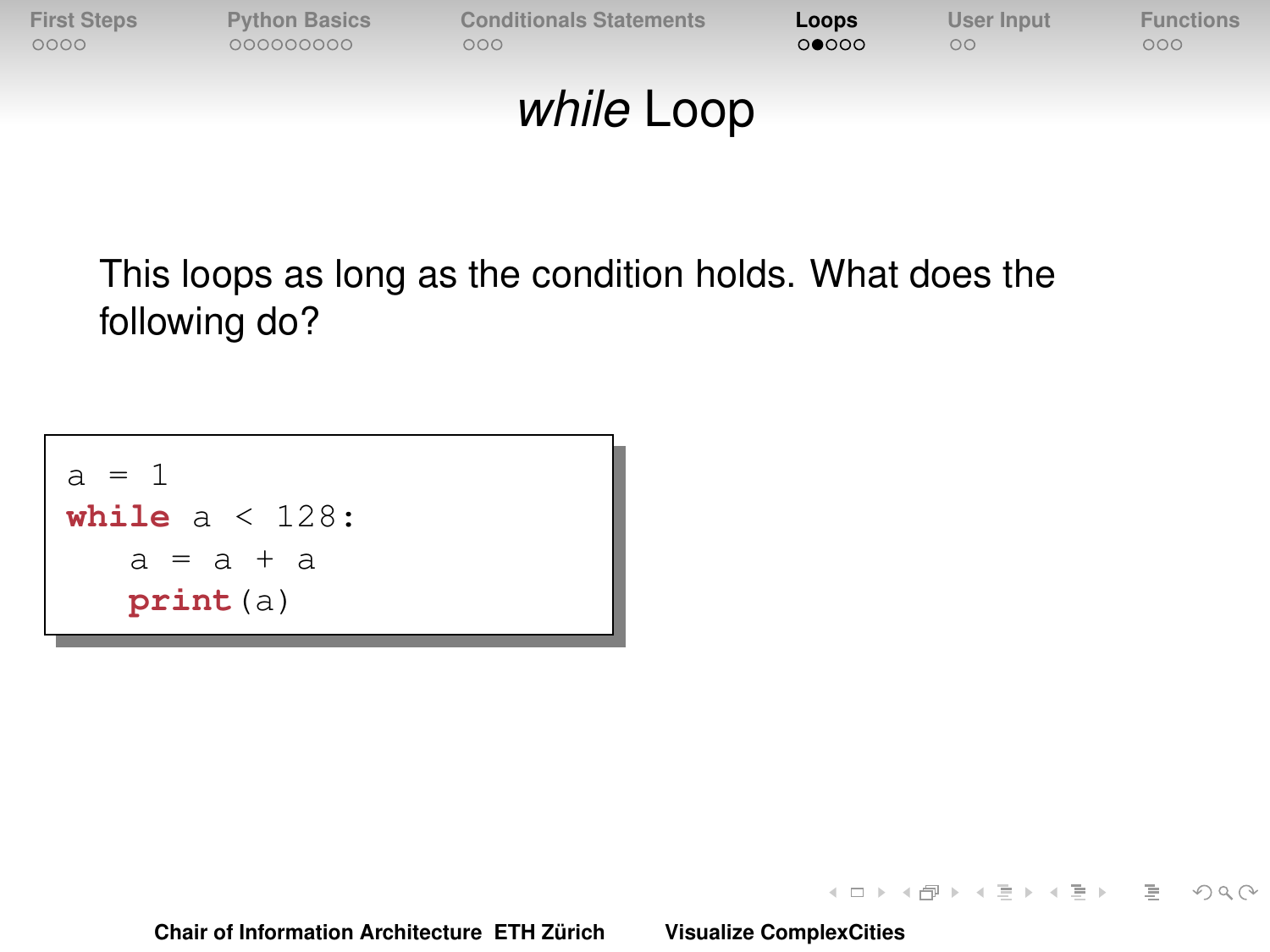

#### *while* Loop

This loops as long as the condition holds. What does the following do?



#### **Chair of Information Architecture ETH Zürich [Visualize ComplexCities](#page-0-0)**

イロトメ部 トメミトメミト

 $\equiv$  $OQ$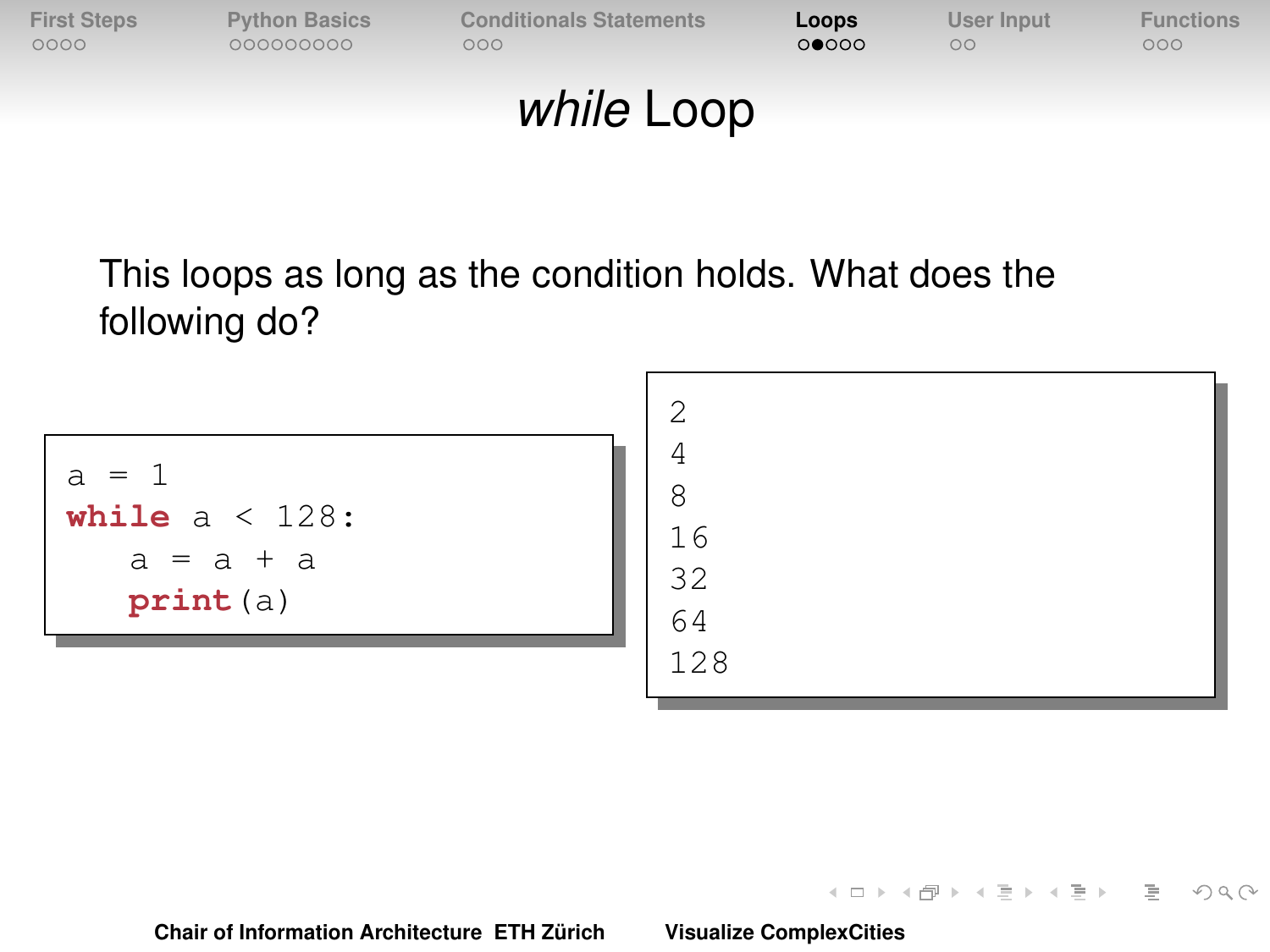| <b>First Steps</b> | <b>Python Basics</b> | <b>Conditionals Statements</b> | <b>Loops</b> | <b>User Input</b> | <b>Functions</b> |
|--------------------|----------------------|--------------------------------|--------------|-------------------|------------------|
| 0000               | 000000000            | 000                            | 00000        | $\circ$           | 000              |
|                    |                      | for Loop                       |              |                   |                  |

This loops through all elements in the sequence. In every loop iteration it sets the iterator to one of the values in the sequence, beginning with the first element. What does the following do?

```
for a in [1,2,3,4]:
   print(a*a)
```
**Chair of Information Architecture ETH Zürich [Visualize ComplexCities](#page-0-0)** 

K ロ > K @ > K 등 > K 등 > … 등 …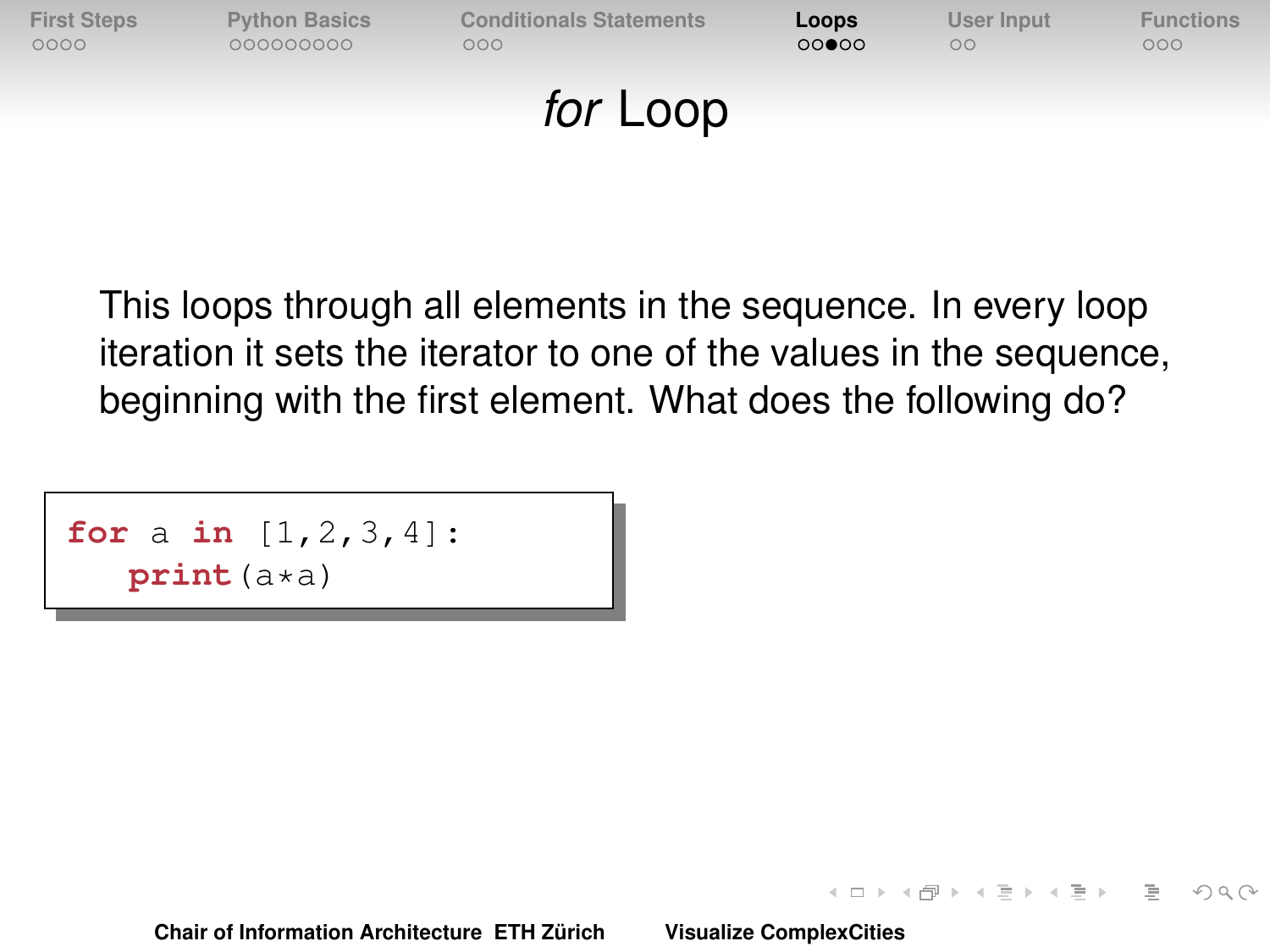

This loops through all elements in the sequence. In every loop iteration it sets the iterator to one of the values in the sequence, beginning with the first element. What does the following do?

**for** a **in** 
$$
[1, 2, 3, 4]:
$$
  
**print** (a\*a)  
**limit** (a\*a)  
**16**  
**16**

**Chair of Information Architecture ETH Zürich [Visualize ComplexCities](#page-0-0)** 

イロン イ団 メイミン イヨン

 $\equiv$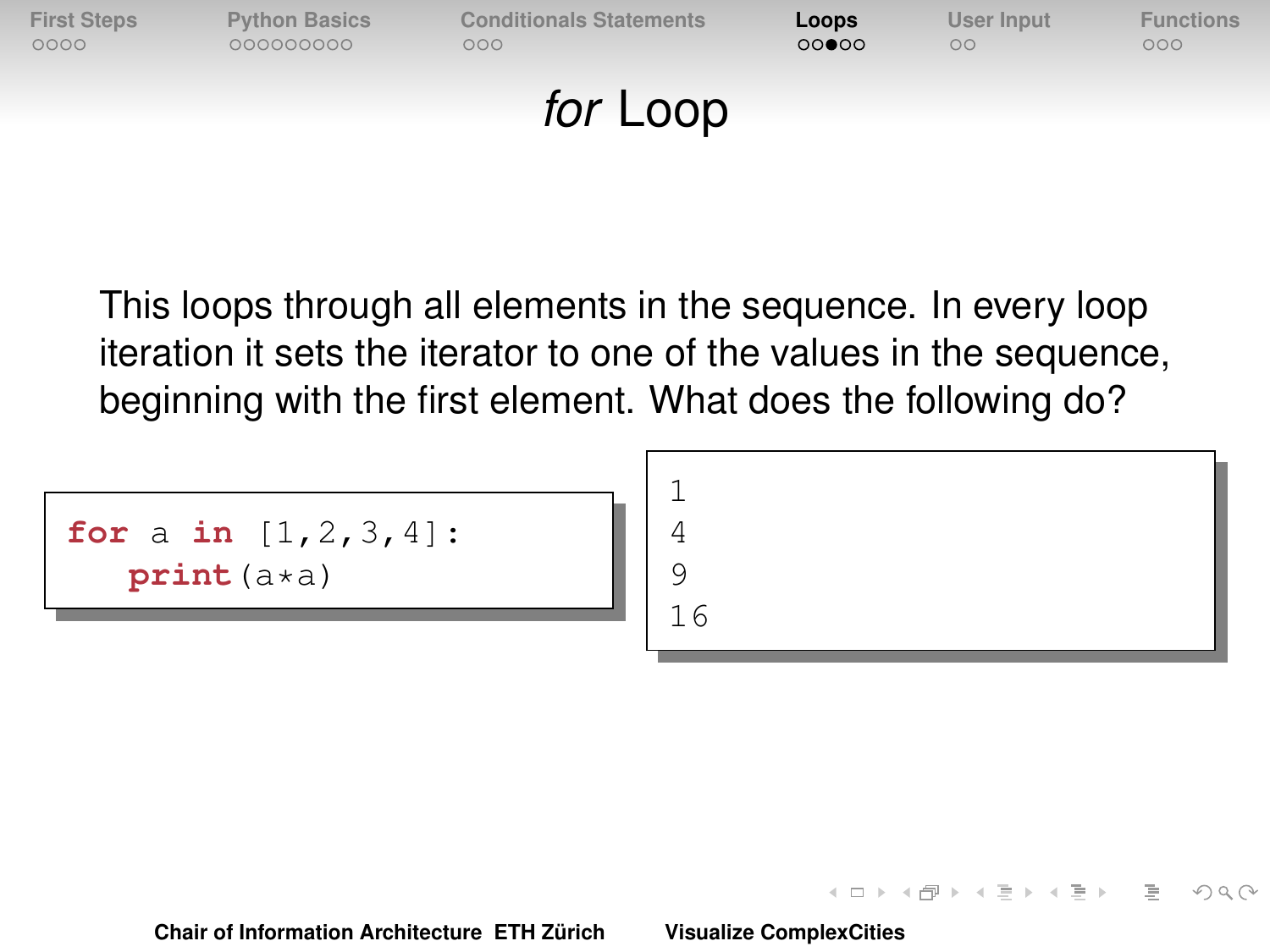| <b>First Steps</b> | <b>Python Basics</b> | <b>Conditionals Statements</b> | Loops | User Input | <b>Functions</b> |
|--------------------|----------------------|--------------------------------|-------|------------|------------------|
| 0000               | 000000000            | 000                            | 000   |            | 000              |

# Helpful Keywords for Loops

- *break*: Terminates the current loop and resumes after the loop.
- *continue*: Terminates the current iteration and returns to the beginning of the loop.

**Chair of Information Architecture ETH Zürich [Visualize ComplexCities](#page-0-0)** 

K ロ ▶ K 레 ▶ K 코 ▶ K 코 ▶ - 프 → 9 Q Q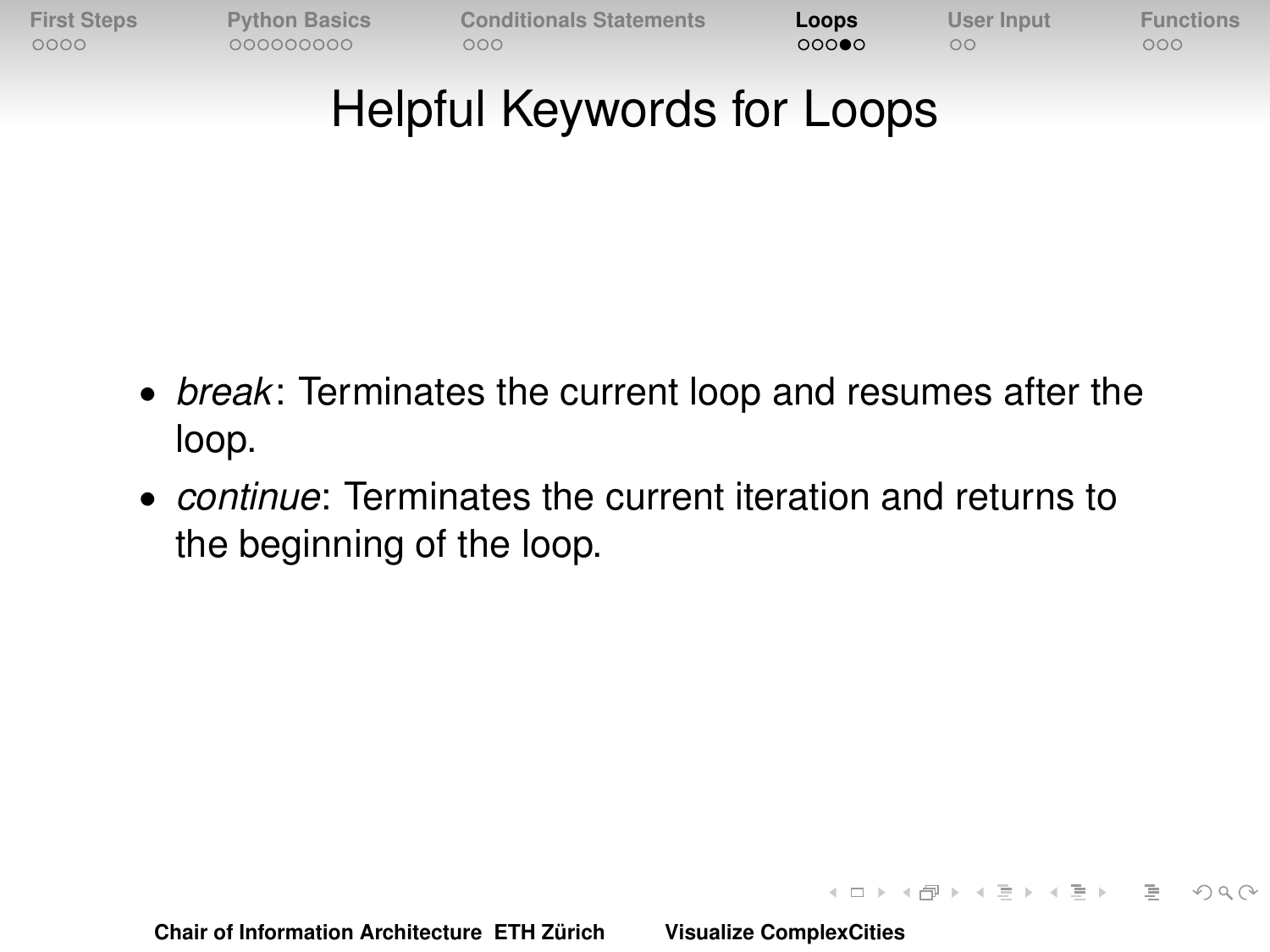| <b>First Steps</b> | <b>Python Basics</b> | <b>Conditionals Statements</b> | Loops | User Input | <b>Functions</b> |
|--------------------|----------------------|--------------------------------|-------|------------|------------------|
| 0000               | 000000000            | 000                            | 0000  |            | 000              |

# Helpful Keywords for Loops

What does the following do?

```
for a in range(0, 10):
   if a < 3:
      print (a * 100)
   elif a == 5continue
   elif a > 7:
     break
   else:
      print(a)
```
イロト イ母 トイミト イミト・ミニ りんぐ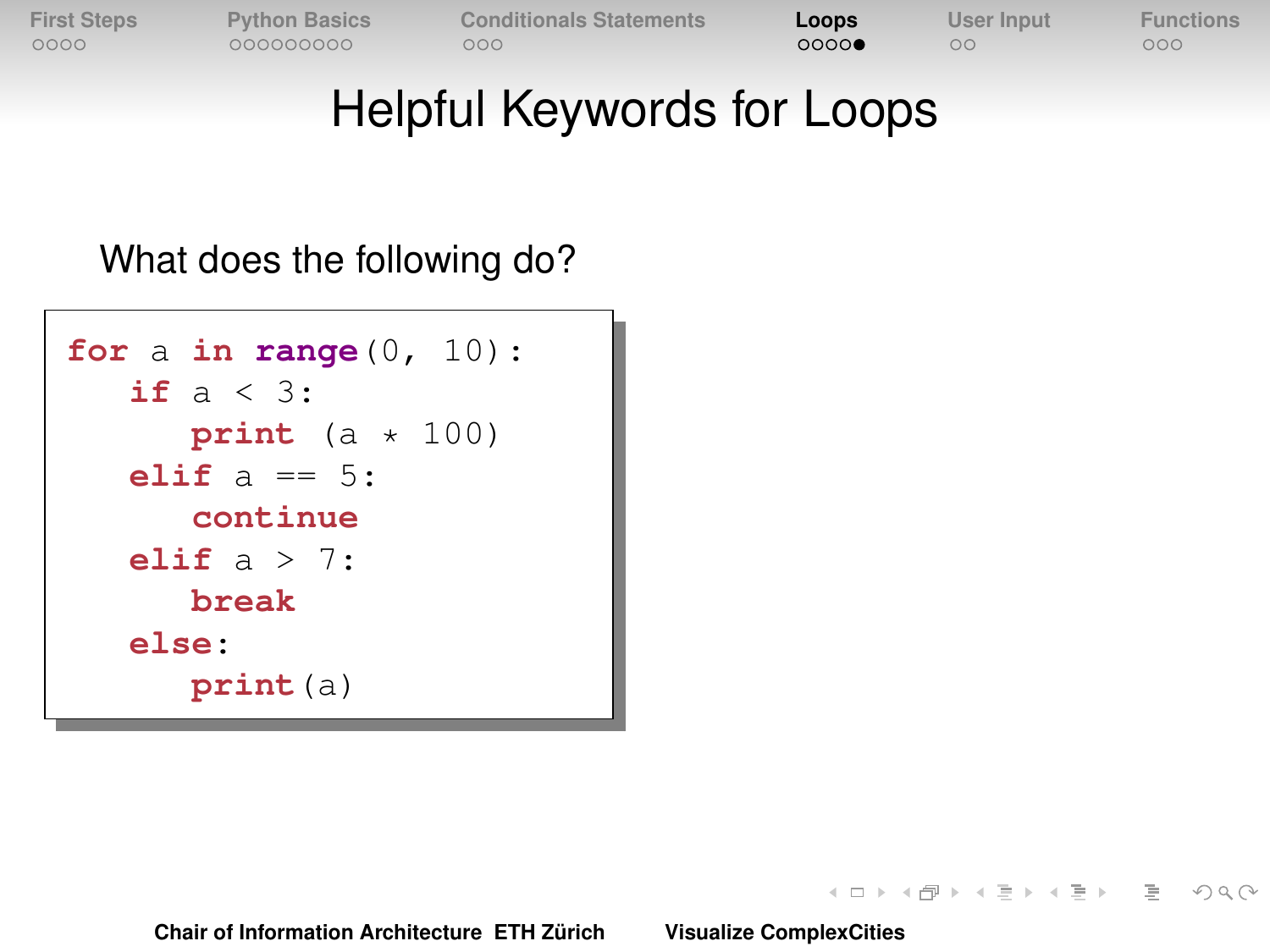| <b>First Steps</b> | <b>Python Basics</b> | <b>Conditionals Statements</b> | Loops | User Input | Functions |
|--------------------|----------------------|--------------------------------|-------|------------|-----------|
| 0000               | 000000000            | 000                            | ೦೦೦೦● |            | 000       |

# Helpful Keywords for Loops

What does the following do?

```
for a in range(0, 10):
   if a < 3:
      print (a * 100)
   elif a == 5continue
   elif a > 7:
      break
   else:
      print(a)
```


イロト イ母 トイヨト イヨト 一ヨー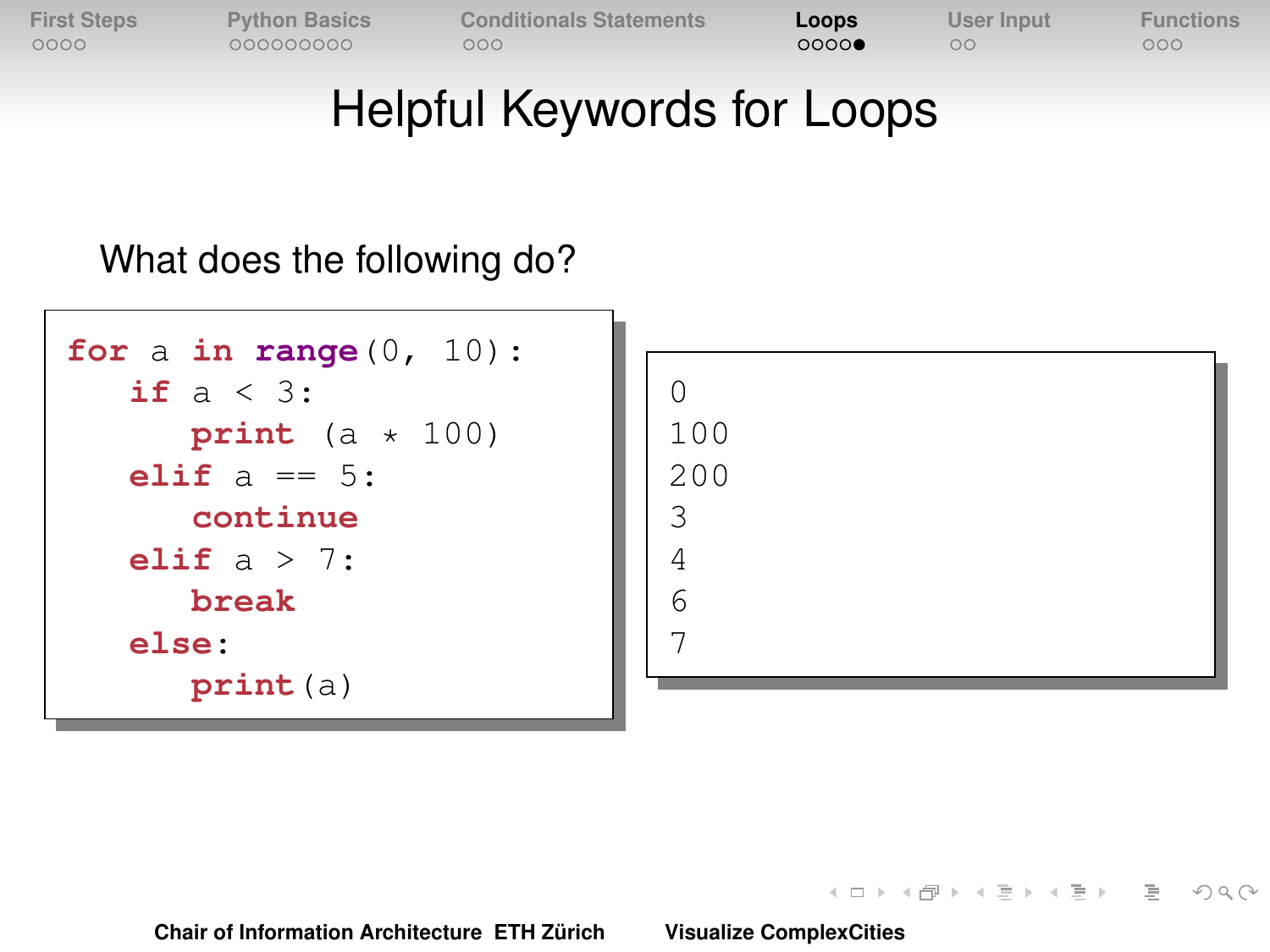| <b>First Steps</b> | <b>Python Basics</b> | <b>Conditionals Statements</b> | Loops | User Input | <b>Functions</b> |
|--------------------|----------------------|--------------------------------|-------|------------|------------------|
| 0000               | annanana             | 000                            | 00000 | $\bullet$  | 000              |
|                    |                      |                                |       |            |                  |

#### User Input

The easiest way to have an interactive program is to use command line input. The program asks you to type something into the console. This can be done the following way.

```
# Ask the user to enter his age.
age = raw_input("Enter your age: ")
```
**Chair of Information Architecture ETH Zürich [Visualize ComplexCities](#page-0-0)** 

<span id="page-26-0"></span> $\mathcal{A} \oplus \mathcal{B} \rightarrow \mathcal{A} \oplus \mathcal{B} \rightarrow \mathcal{A} \oplus \mathcal{B} \rightarrow \mathcal{B}$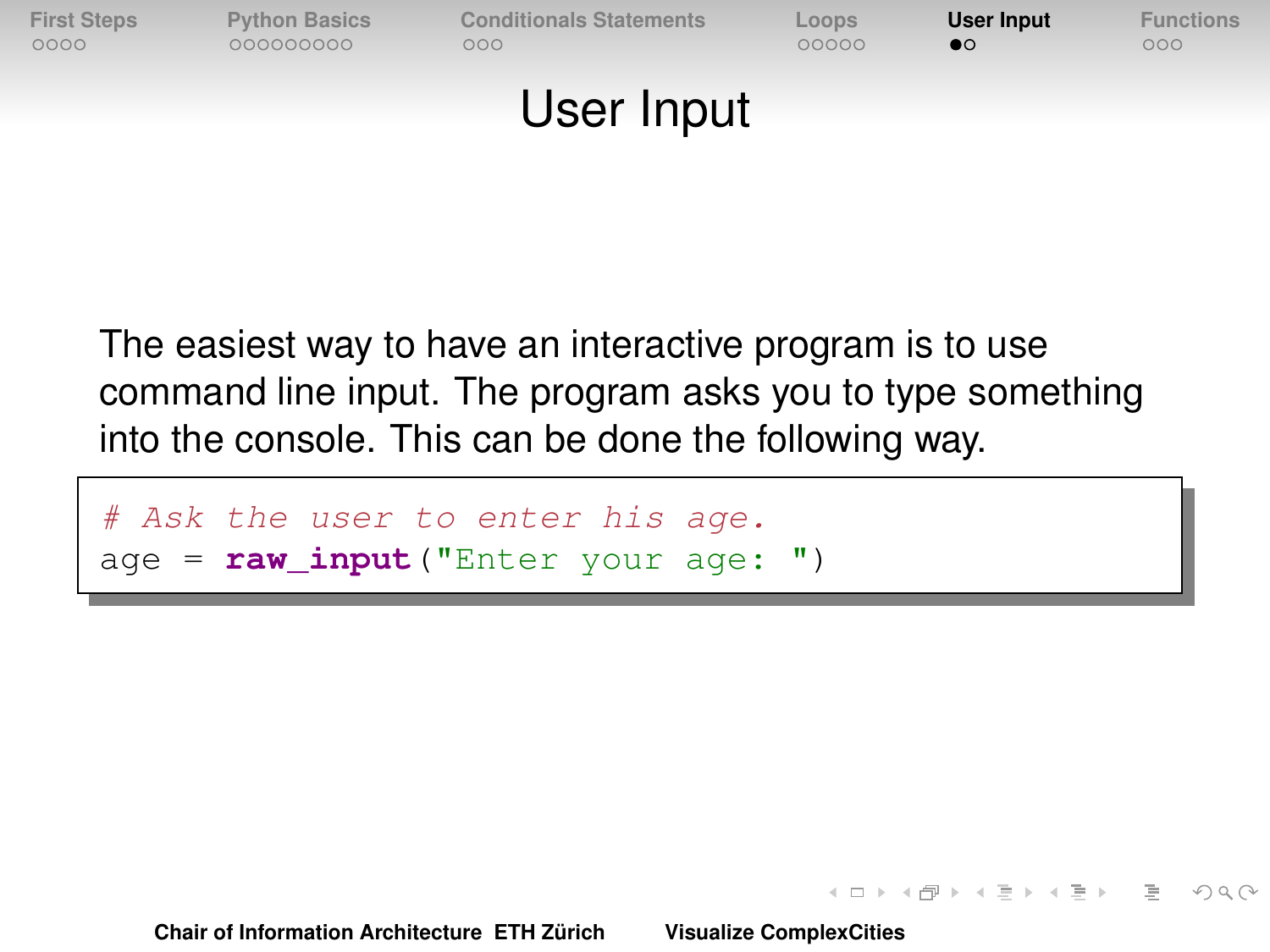

A small program which tells you if you are old or not.

```
age = int(raw_input("Enter your age: "))
if \text{age} < 20:print("You are young.")
elif age < 50:
   print("You are in a fine age.")
else:
   print("You are old.")
```
**Chair of Information Architecture ETH Zürich [Visualize ComplexCities](#page-0-0)** 

イロト イ母 トイラ トイラト

 $\equiv$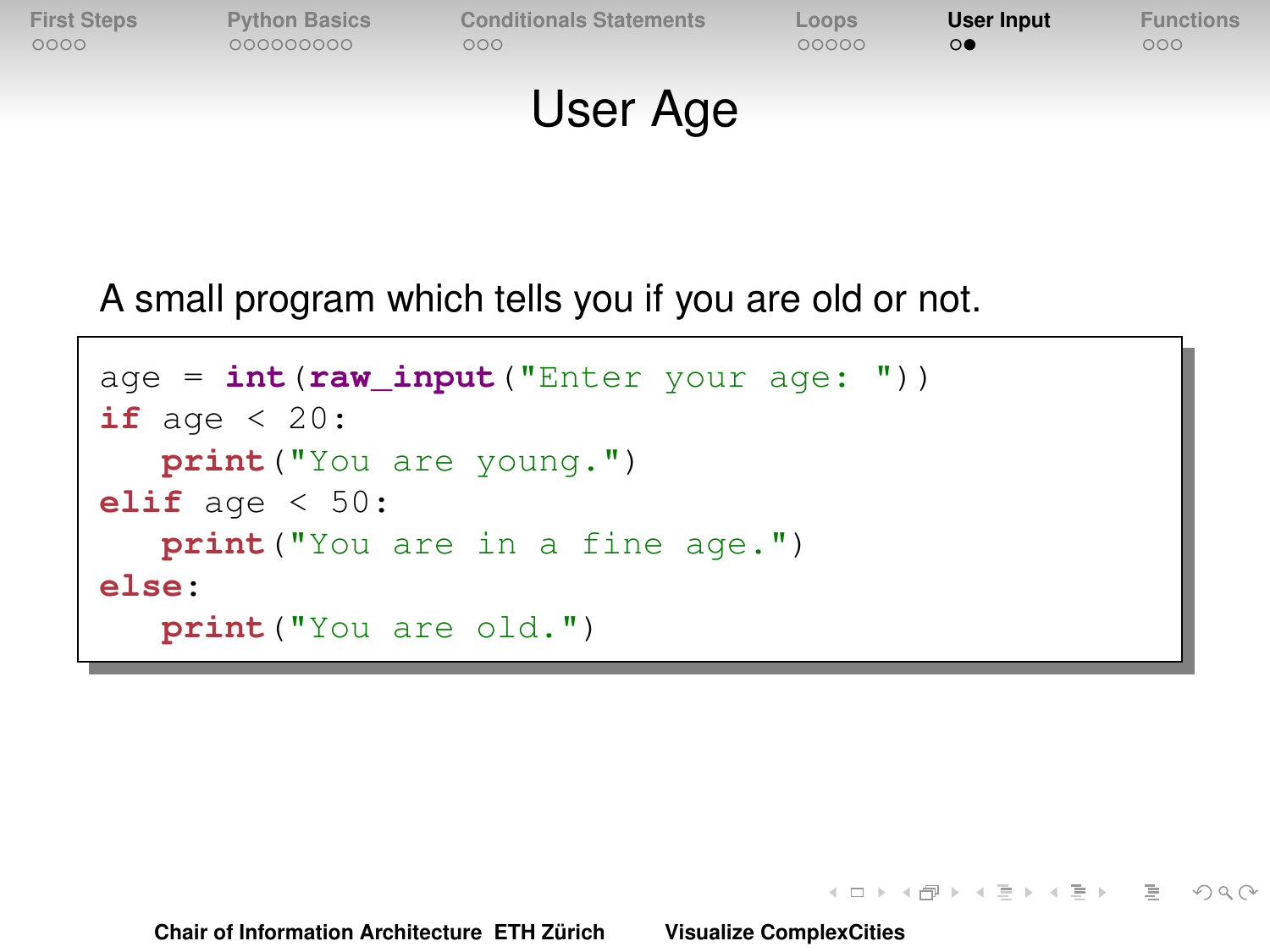| <b>First Steps</b> | <b>Python Basics</b> | <b>Conditionals Statements</b> | Loops | User Input       | <b>Functions</b> |
|--------------------|----------------------|--------------------------------|-------|------------------|------------------|
| 0000               | 000000000            | 000                            | 00000 | $\sum_{i=1}^{n}$ | $\bullet$        |
|                    |                      |                                |       |                  |                  |

### Functions

When you have a code, which has to be executed in different spots of your program, it is more applicable to create a function than rewrite the code all the time. Earlier we called the "range()" function. You can define such functions also yourselves.

**Chair of Information Architecture ETH Zürich [Visualize ComplexCities](#page-0-0)** 

<span id="page-28-0"></span>イロンド倒 メイミンド ミンニヨ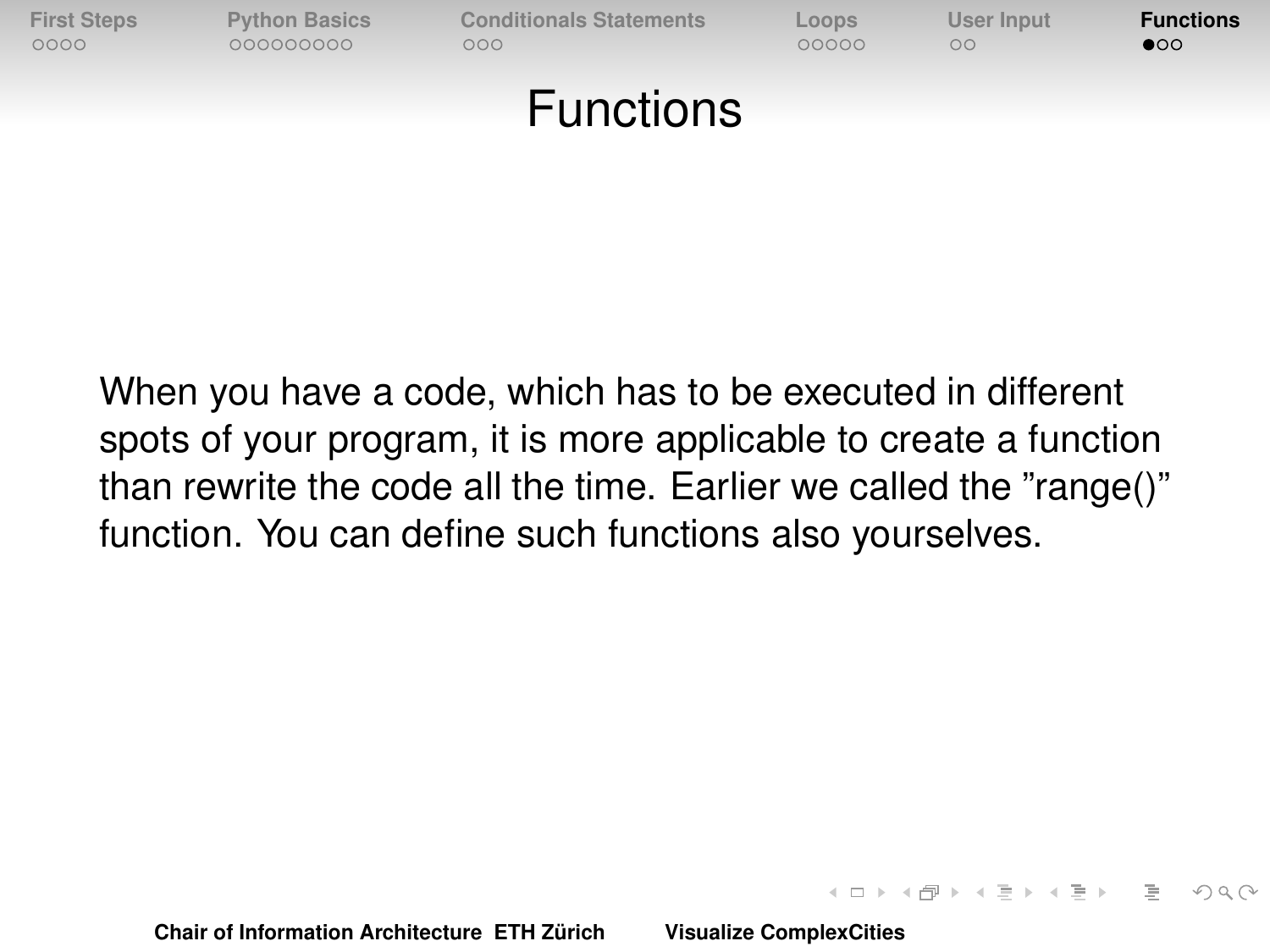| <b>First Steps</b> | <b>Python Basics</b> | <b>Conditionals Statements</b> | Loops | User Input | <b>Functions</b>      |
|--------------------|----------------------|--------------------------------|-------|------------|-----------------------|
| 0000               | 000000000            | ೦೦೦                            | 00000 | ΩO         | $\circ \bullet \circ$ |
|                    |                      |                                |       |            |                       |

#### Functions

Function definitions start with the keyword *def*. This is followed by the function name and parentheses "()". When parameters are needed for the function, they are within the parentheses.

```
def functionName( parameters ):
   statements
   return variable
```
**Chair of Information Architecture ETH Zürich [Visualize ComplexCities](#page-0-0)** 

 $\mathcal{A} \otimes \mathcal{A} \rightarrow \mathcal{A} \otimes \mathcal{B} \rightarrow \mathcal{A} \otimes \mathcal{B} \rightarrow \mathcal{A} \otimes \mathcal{B} \rightarrow \mathcal{B} \otimes \mathcal{B}$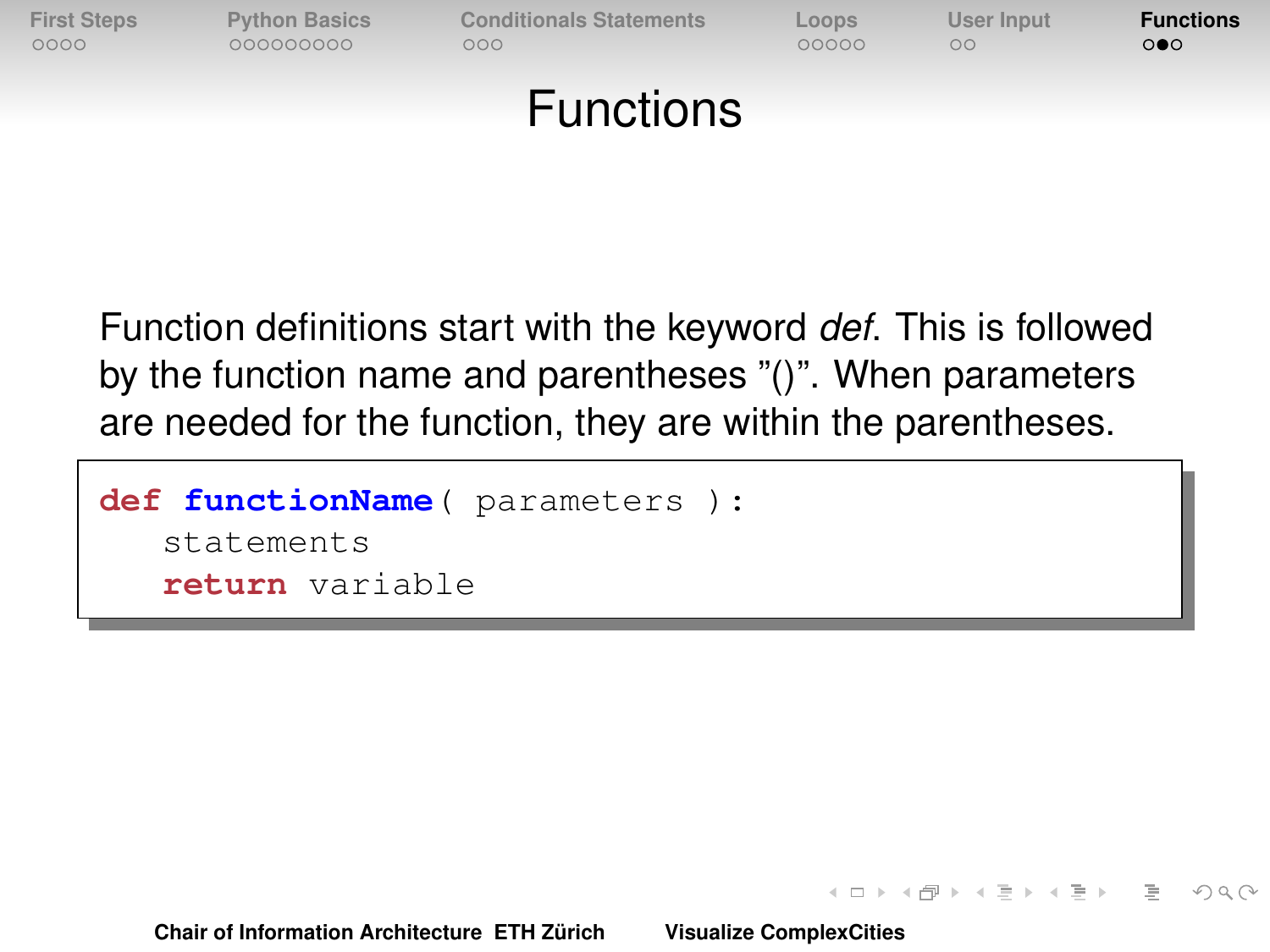

Example

Following a function, which squares the input.

```
def square(a):
   ret = a * areturn ret
```
You can call the function from the console (also from scripts) by invoking the name of the function along with the right number and order of parameters.



**Chair of Information Architecture ETH Zürich [Visualize ComplexCities](#page-0-0)** 

イロト イ母ト イヨト イヨト

 $\equiv$